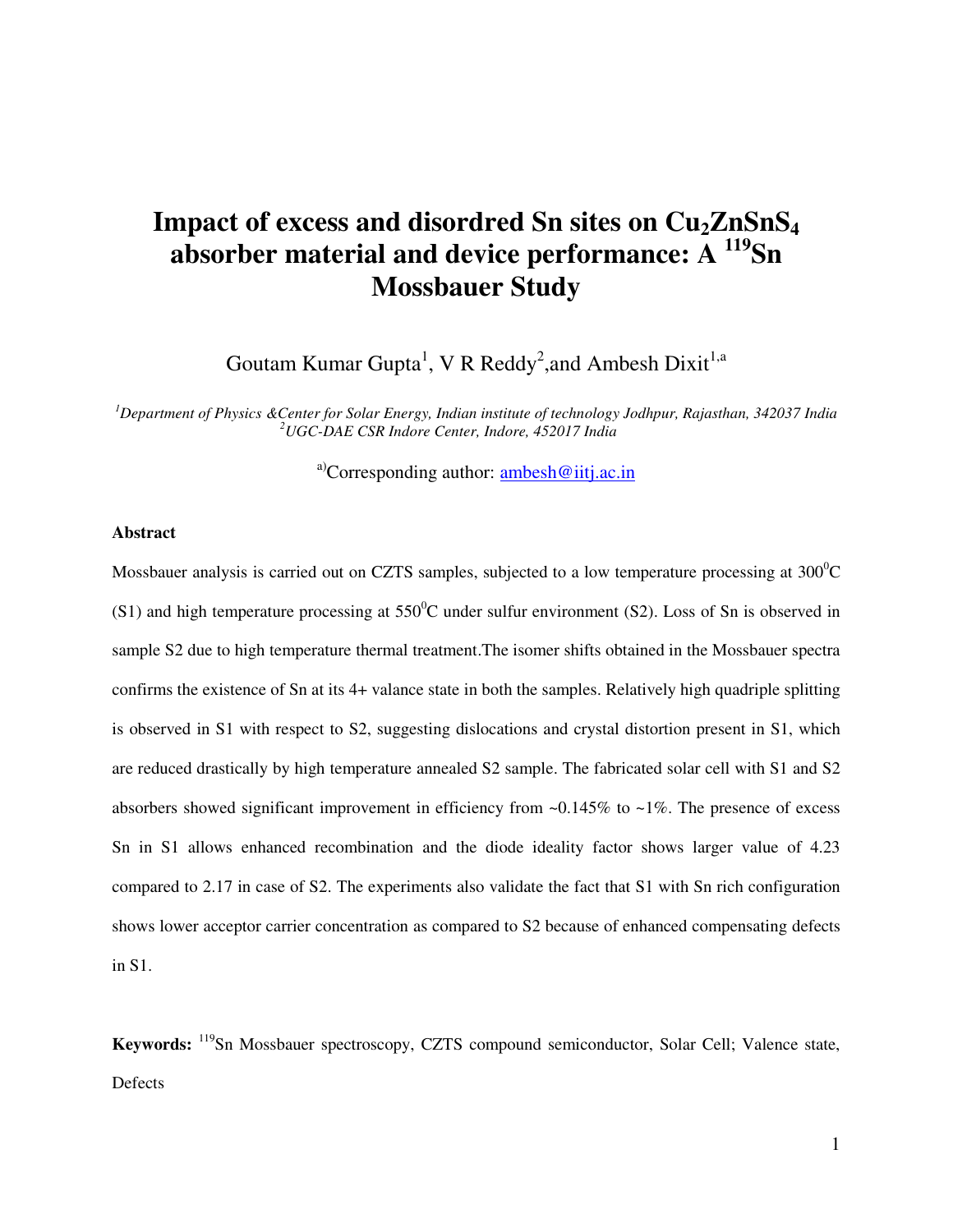#### **Introduction**

Kesterite material Cu<sub>2</sub>ZnSnS<sub>4</sub>, also named as CZTS, has emerged as a promising photovoltaic (PV) absorber layer material. Its attractive optical and electronic properties such as high absorption coefficient and optimum direct band gap make it a suitable alternative for silicon photovoltaics. In addition, this is considered as a good replacement for existing chalcopyrite CuInGaSe<sub>2</sub> (CIGS) absorber, which aready demonstrated a large photovoltaic efficiency of about 22.6%[1]. Kesterites bear the advantages of their low cost earth abundant constituents, unlike chalcopyrite which suffers with indium scarcity and gallium (Ga) toxicity. Further, the bandgap tunability by alloying with selenium favours the optimization of bandgap to match the solar spectrum, realizing the enhanced photoconversion efficiency. Several vacuum and non-vacuum based deposition methods are optimized till date to fabricate CZTSSe based solar photovoltaic devices with significant efficiencies[2][3][4][5][6]. However, the obtained maximum efficiency is still far behind Schockley-Quieser limit (~32.8%) for CZTS,Se solar cell[7]. The pure sulfide CZTS and selenide CZTSe based photovoltaic devices reached the maximum efficiency upto 9.2% and 11.6% with co-evaporation techniques[8][9]. Further, sulfoselenide CZTSSe absorber based photovoltaic cell showed the maximum efficiency  $\sim$ 12.6% and  $\sim$ 12.7% with single CdS buffer layer and with double CdS/In<sub>2</sub>S<sub>3</sub> buffer layer using hydrazine based pure solution approach[10][11]. Kesterite solar devices commonly suffer from the problem of volage deficit which presents significant challenge in realizing the high efficiency[12][13]. Recently Priscilla D. Antunez et al. reported near maximum efficiency with high open circuit voltage, using exfoliation of back contact from the substrate, used for growth and then depositing the high work function back contact on the grown device [14]. Incorporation of Ge in CZTS,Se also shows significant possibility to get rid of this voltage deficit problem [15]. There are numerous materials and device issues and challenges to realize high photovoltaic efficiencies with CZTS. For example being a quaternary material, this system is prone to acceptor and donor type defects and has a very narrow region of phase stability. Defects in the CZTS system includes vacancies ( $V_{Cu}$ ,  $V_{Zn}$ ,  $V_{Sn}$ ,  $V_{S}$ ), antisites (Cu<sub>Zn</sub>, Cu<sub>Sn</sub>, Zn<sub>Sn</sub>, Zn<sub>Cu</sub>, Sn<sub>Cu</sub>, Sn<sub>Zn</sub>) and interstitials (Cu<sub>i</sub>, Zn<sub>i</sub>, Sn<sub>i</sub>, S<sub>i</sub>)[16]. Relatively lower formation energy of acceptor defects compared to that of donor defects, makes CZTS a p type material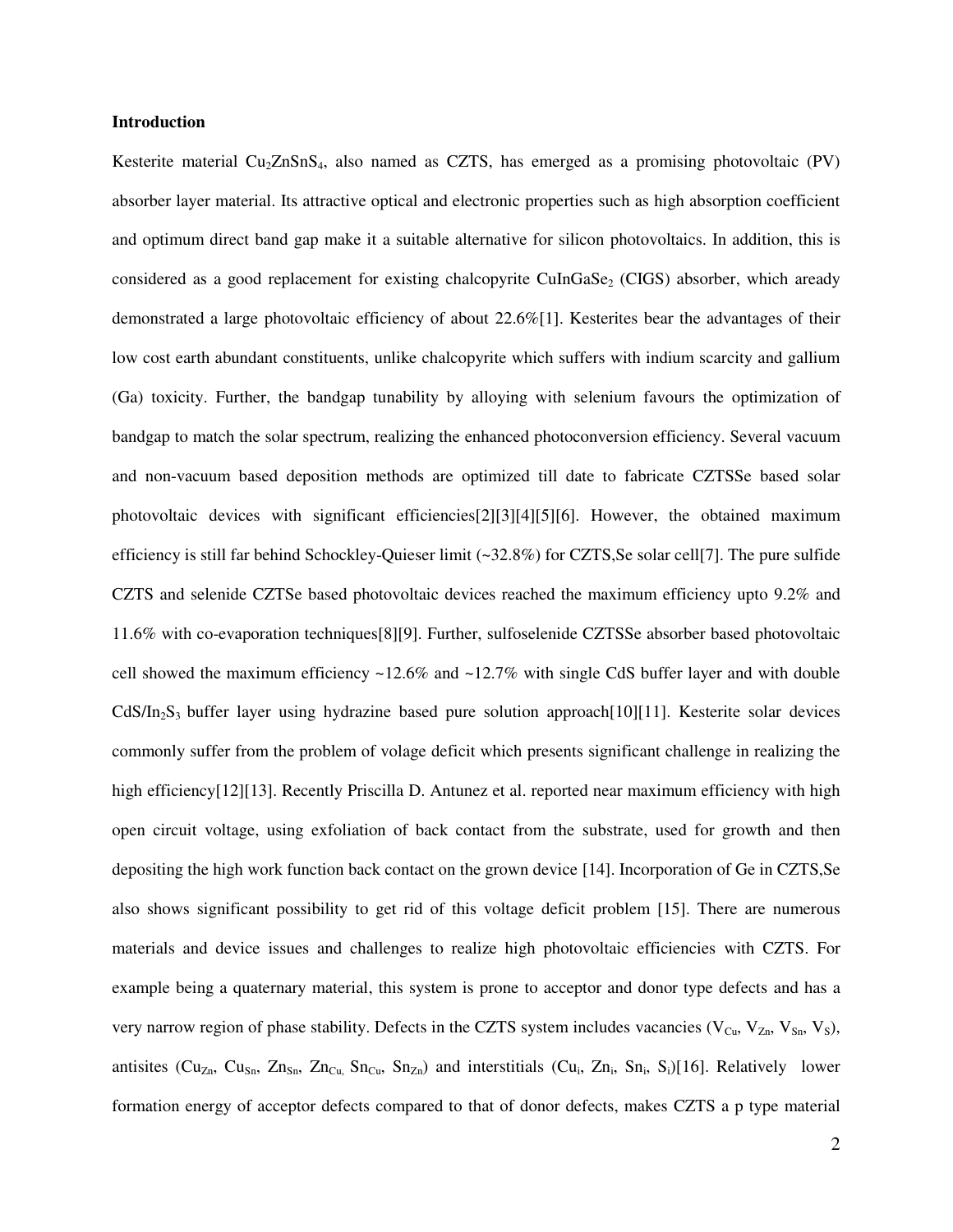without any foreign element doping. Stochiometric CZTS thin film shows inferior performance compared to the non-stoichiometric films in terms of photovoltaic response[17]. However non-stoichiometry sometimes may lead to the high density of defects and secondry phases, simultaneously, causing degraded performance[18][19].

Zn and Cu disorders are quite common because of their similar chemical structures, such as ionic radii. These two atoms can easily swap at lower enthalpic cost to form  $Cu<sub>Zn</sub>$  acceptor and  $Zn<sub>Cu</sub>$  donor antisite defects[20][21]. Vacancy of Cu also introduces acceptor level and  $V_{Cu}$  and Cu  $_{Zn}$  are dominant acceptor defects in CZTS system. These defects in conjunction  $[Cu_{Zn} + Zn_{Cu}]$  and  $[V_{Cu} + Zn_{Cu}]$  form defect complexes, which are self compensating and with comparatively lower formation energy of  $Cu<sub>Zn</sub>$  and  $V<sub>Cu</sub>$ acceptor defects[22]. These defects led to p-type CZTS material.  $Cu<sub>Zn</sub>$  has acceptor level deeper inside the band gap compared to  $V_{Cu}$ . This suggests that acceptor carrier concentration in CZTS due to Cu<sub>Zn</sub> is not optimal. It is also observed that even in stoichiometric CZTS,  $Cu_{Zn} + Sn_{Zn}$  and  $2Cu_{Zn} + Sn_{Zn}$  defect clusters exhibit high concentration causing significant bandgap decrease and are detrimental to the device performance[23]. Therefore, Cu deficient and Zn rich configuration are suggested to be favorable for the high performing devices[24][21]. However, any non-stochiometry in CZTS allows formation of unwanted binary and ternary impurity phases. Cu and Sn rich CZTS favors formation of  $Cu<sub>2</sub>S$ , SnS, and  $Cu<sub>2</sub>SnS<sub>3</sub>$  binary and ternary impurity compounds. These impurities are conductive and provide shunting path in the device, thus decreasing the open circuit voltage of the device. Zn rich CZTS favors formation of ZnS impurity which is detrimental but passivate the probable shunt path present in the CZTS. Sn in the CZTS lattice exits in +IV sate at its native site. However, Sn in CZTS can replace Cu and Zn from their lattice sites and can create antisite point defects  $Sn_{Cu}$  and  $Sn_{Zn}$ , deep in the bandgap and their high formation energy make them relatively uninfluential[23]. Further, multivalent Sn can exist in +II or +IV oxidation states. Sn at the Cu site  $Sn_{Cu}$  exists exclusively as a divalent atom and forms shallow single donor level[25] and Sn at the Zn site either forms double donor or isoelectronic center related to its multivalent nature. Isoelectronic centers, formed due to change in valancy of Sn from IV to II state, acts as non radiative recombination centers, while at its +IV valance state it forms deep donor level far from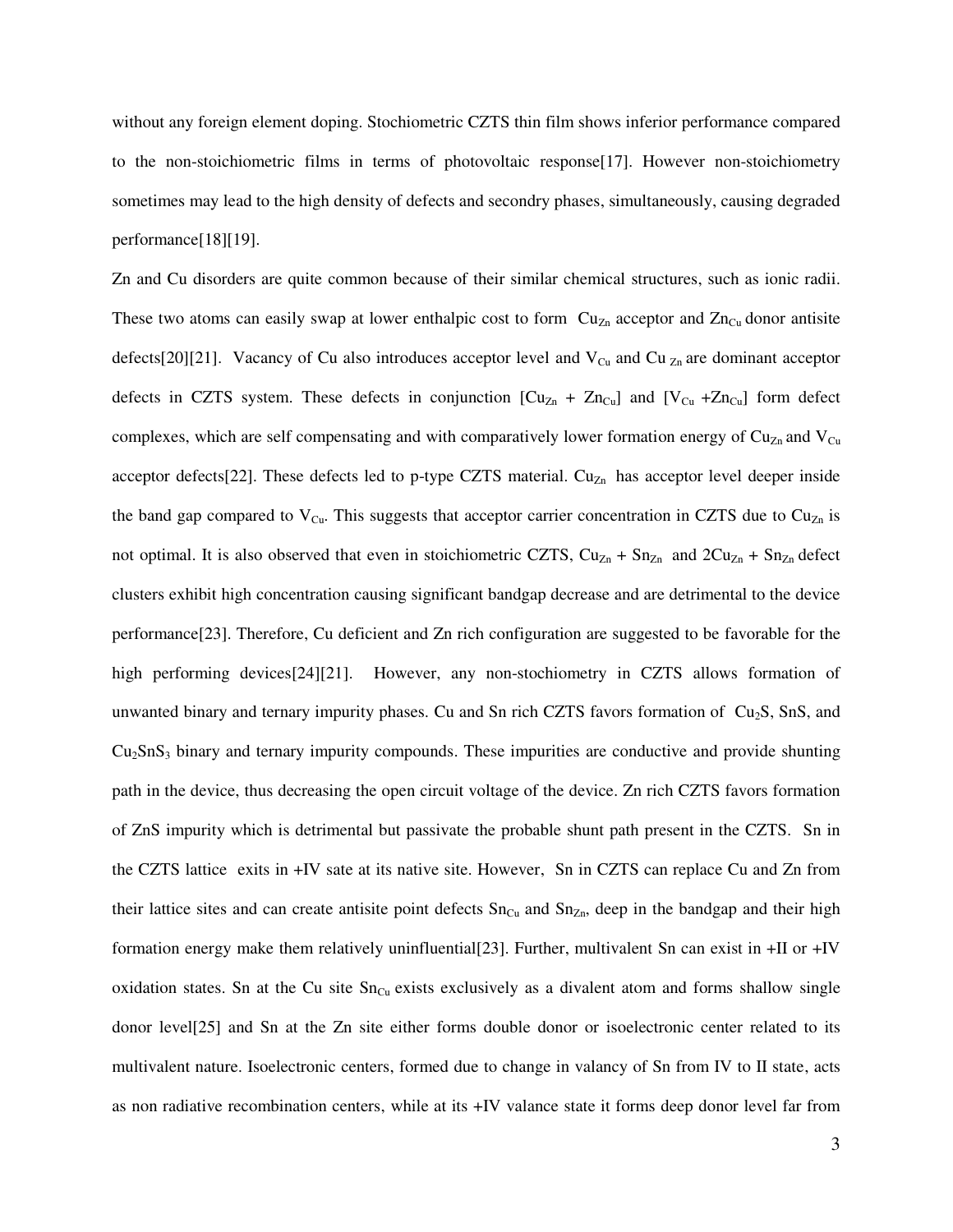the conduction band and hence serves as the recombination center and not as shallow donor. These defects in CZTS severly affect the photovoltaic response and hence should be avoided by taking care of nonstochiometry in CZTS[25].

In this paper, we report the effect of post annealing treatment on structural optical and the electronic properties of sol-gel derived CZTS thin films. The Mossbauer spectroscopic measurements are carried out to understand the local states of Sn ions in CZTS system and their impact on photovoltaic response. Temperature dependent resistance measurements are used to understand the activation energy of defects in CZTS samples. The prepared CZTS thin films are further integrated in Al:ZnO:iZnO/CdS/CZTS/Mo/Glass solar photovoltaic device structures, where Al:ZnO is aluminum doped zinc oxide and served as transparent conducting oxide top electrode for electron collection, i-ZnO is intrinsic zinc oxide, served as window layer, CdS is n-type buffer layer on CZTS absorber layer and Mo is molybdenum, used as back electrode. The fabricated devices are characterized for electrical and impedance properties to understand the photovoltaic response against process parameters.

## **Experimental details:**

CZTS thin films are prepared using non-vacuum sol-gel derived spin coating process on 1*"* x 1*"* soda lime glass (SLG) substrates. These SLG substrates are ultrasonically cleaned in trichloro ethylene (TCE), followed by cleaning in acetone and methanol solutions and finally dried with nitrogen before any thin film deposition. Sol-gel derived spin coating process is used for non-vacuum CZTS thin film deposition. The solution for the spin coating is prepared in 2- methoxy ethanol solvent using chloride salts of constituent metals and thiourea as the sulfur source. Elemental precursors are taken in the ratio of 2:1.2:1:8 of Cu:Zn:Sn:S. Excess Zn in the prepared solution is taken to maintain the Cu poor and Zn rich configuration required for the high performing CZTS devices. Thiourea is also taken in excess to dissolve the metal salts completely and to achieve a highly stable solution. The synthesis details are discussed in detail in one of our previous works[26]. The highly stable sol is then used for preapring CZTS thin films using a spin coater. The spinning is carried out at around 3500 rpm followed by baking at 300 $\,^0$ C on hot plate in open ambient for 5 mins. This spinning and drying process is repeated several time to get the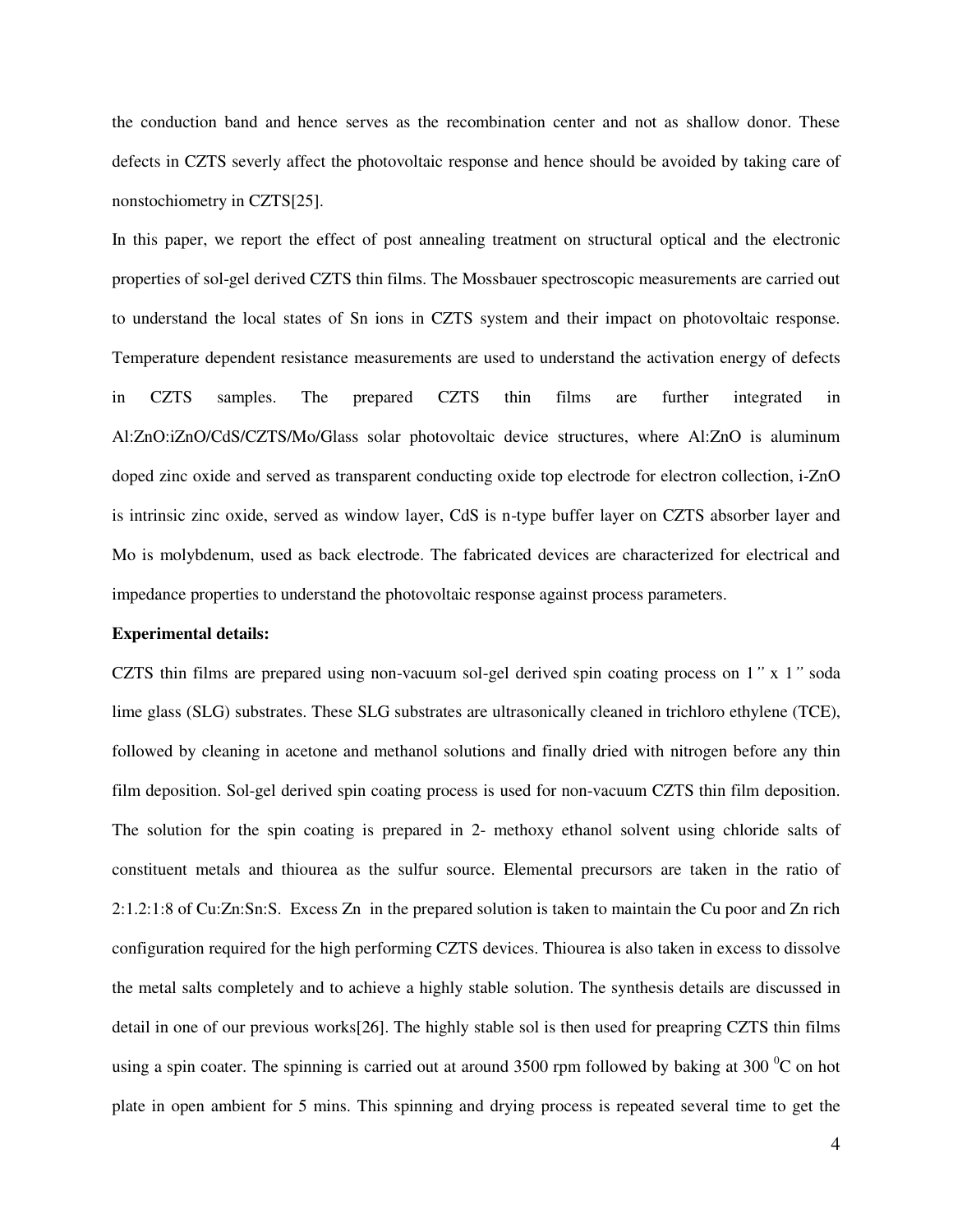desired thickness. The CZTS sample thus prepared is later kept at  $300^{\circ}$ C in open atmosphere for 30 min and named as S1 for later discussion. An identical sample is annealed at 550 °C under 5% H<sub>2</sub>S+Ar dynamic gaseous environment in a tubular single zone furnace to avoid any sulfur loss from the system. The heating profile is reported earlier [27]. This sample is named as sample S2 for future discussion.

### **Characterization**

The crystallographic structure of these CZTS thin films is analyzed using a Bruker D8 advance X-ray diffractometer (XRD) from 20° to 80° 20 range. The copper  $K_a$  with wavelength 0.15406 nm is used as incident radiation in thin film geometrical configuration. An EVO 18, especial edition, Carl Zeiss scanning electron microscopy (SEM) is used for microstructural measurements and energy dispersive Xray analysis (EDX) measurements are carried out for the elemental composition analysis using OXFORD instrument EDX accessory, attached with SEM instruments. In addition, atomic force microscopic (AFM) measurements are carried out to understand the surface morphology as a function of growth and post growth treatment for these CZTS samples. Absorbance spectra are recorded to understand the electronic properties using carry 4000 UV-Vis spectrophotometer from 200 nm to 900 nm wavelength range. The room temperature <sup>119</sup>Sn Mossbauer spectroscopic measurements are carried out in conversion electron mode using homemade gas flow counter and operating the spectrometer in constant acceleration mode. The velocity scale is calibrated with respect to natural iron using  $<sup>57</sup>Fe$  Mossbauer measurements.</sup> The reported Sn- hyperfine parameters are referenced with respect to the powder  $SnO<sub>2</sub>$  absorber.

## **Result and Discussion**

The measured XRD diffractographs are shown in Fig. 1 and the observed diffracted lines are indexed with kesterite CZTS phase (ICDD # 26-0575). The films are textured along (112) planar orientations and the crystallinitiy improves for high temperature treated sample S2. The improved intensity and reduced full width at half maxima (FWHM) of diffraction peaks for S2 CZTS sample, suggest enhancement in the crystallinity with increased grain size. These measurements imply that annealing in  $H<sub>2</sub>S$  environment at elevated temperature provides enough thermal energy to crystallize CZTS into larger grains. The average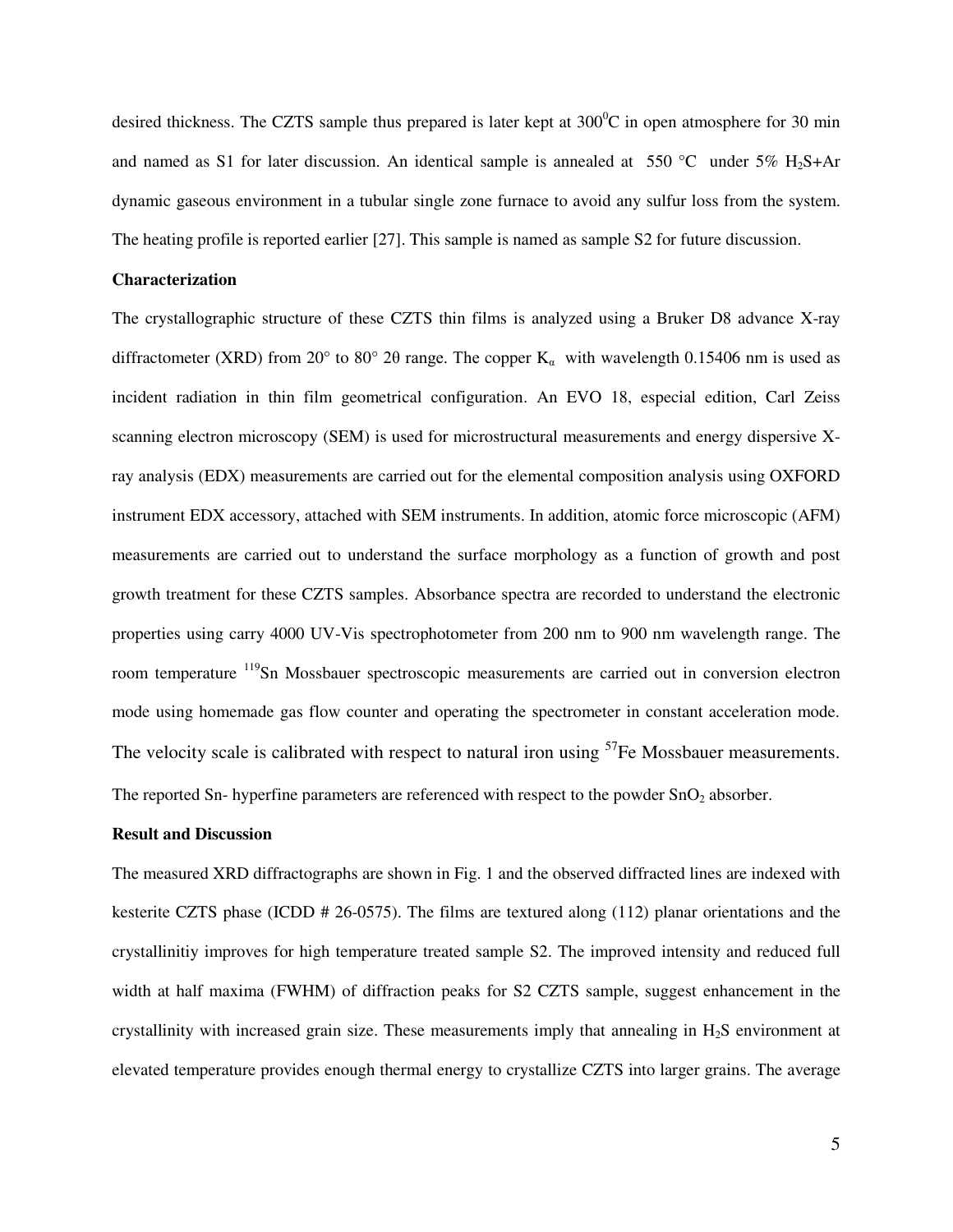crystallite size (D) is calculated using Scherrer formula  $D = {K\lambda \over \beta} \cos \theta$  where  $K = 0.94$ ,  $\lambda$  is wavelength of characteristic Cu *Ka* X-ray incident radiation,  $\beta$  is full width half maxima (FWHM) of the diffraction peaks in radian, and  $\theta$  is respective diffraction position. The estimated average crystallite sizes are 77 Å, and 143 Å for samples S1, and S2, respectively. This controlled thermal treatment also assisted in reducing the dislocation density, which is calculated from the estimated average crystallite size by applying Williamson and Smallman equation  $\delta = 1/D^2$ , where D is the average crystallite size[28]. The calculated dislocation density are  $1.68 \times 10^{16}$  lines/m<sup>2</sup> and 4.89  $\times 10^{15}$  lines/m<sup>2</sup> for sample S1 and S2, respectively.



Figure 1: XRD patterns for sample S1, S2 (Green color lines indicate the peak positions of CZTS according to ICDD # 26-0575).

The microscopic and topographic measurements are summarized in Fig 2 and suggest that films are smooth, dense and have large grains. The solution processed S1 and S2 samples are nearly free from any cracks and voids, Fig  $2(a \& b)$ . EDAX results are summarized in Table 1 for different elements in different CZTS samples. The elemental composition of these samples suggest copper poor and slightly tin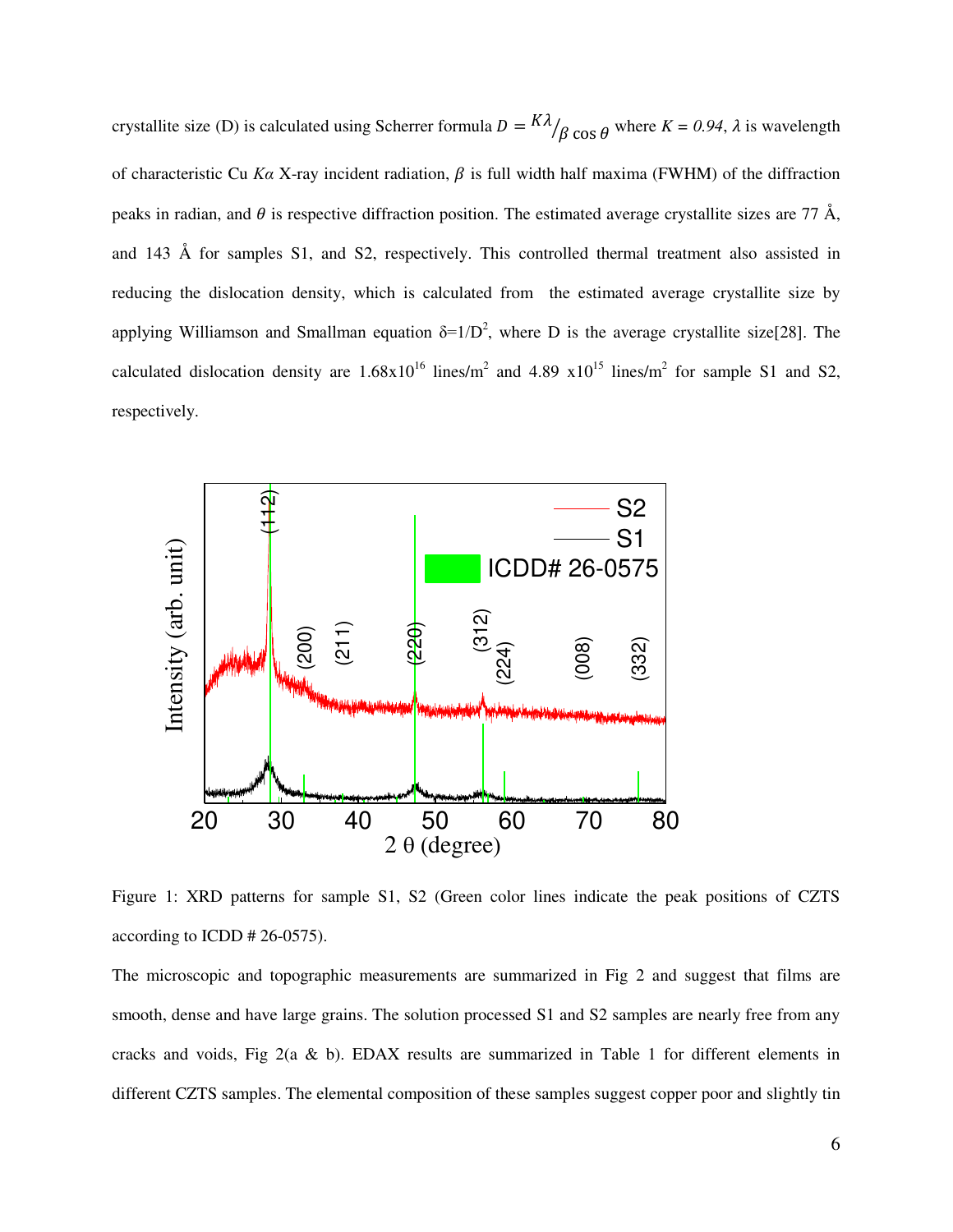rich configuration for S1 sample. Annealing at elevated temperature resulted in the loss of tin from the samples and is relatively poor in tin composition. The stoichiometry changes after post annealing treatment is attributed to the tin loss and sample S2 shows copper poor and zinc rich configuration. Both sample S1 and S2 are showing slighty excess sulfur content from stoichiometric ratios, however the numbers are within the error limits of EDX measurements.

Table 1. Elemental composition for S1 and S2 samples, as extracted from EDX measurements, in conjunction with different atomic ratios

| Samples        | Cu    | Zn    | Sn    | C     | $Cu/Zn+Sn$ | Zn/Sn | Cu/Sn | Cu/Zn |
|----------------|-------|-------|-------|-------|------------|-------|-------|-------|
| S <sub>1</sub> | 21.72 | 12.51 | 13.41 | 52.36 | 0.838      | 0.93  | .62   | 1.74  |
| S <sub>2</sub> | 22.06 | 12.56 | 11.87 | 53.50 | 0.903      | 1.06  | 1.86  | 1.76  |

The controlled copper deficiency is important to realize the p-type electrical conductivity of CZTS material, an important parameter for designing high efficiency solar photovoltaic devices. The surface morphology shown in Fig 2 (a), of S1 suggest dense but smaller grains which after annealing increases in S2 Fig 2(c). This is also in agreement with the observed improved crystallinity S2 compared to S1 in the XRD micrograph. Topographic images of the prepared samples S1 and S2 are obtained using atomic force microscopy (AFM) and is shown in Fig 2 (b, d). The roughness of the samples remain relatively immune with the annealing treatment. The observed RMS roughness , average roughness and grain length summarized in Table 2.

Table 2. Average, RMS roughness and grain size for S1 and S2 samples

| Samples        | $Rq$ (nm) | $Ra$ (nm) | Grain (nm) |
|----------------|-----------|-----------|------------|
| S <sub>1</sub> | 53.138    | 41.96     | 244.3      |
| S <sub>2</sub> | 50.1      | 40.5      | 344        |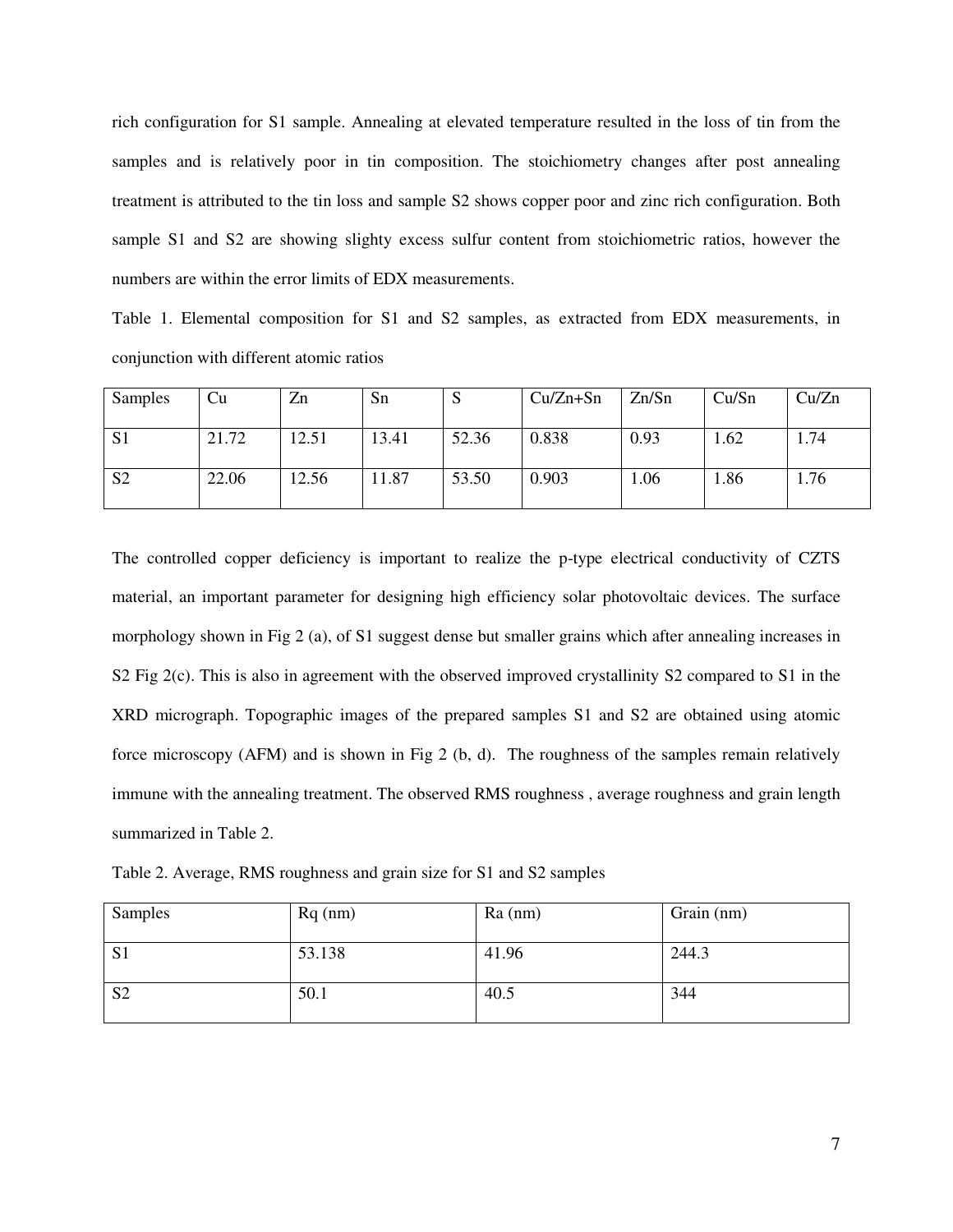

Figure 2: SEM micrograph for (a) S1 and (b) S2 surfaces; and respective topographic images (c) S1 and (d) S2 samples



Figure 3:Tauc plot for CZTS thin film samples S1 and S2; used for estimating the band gap values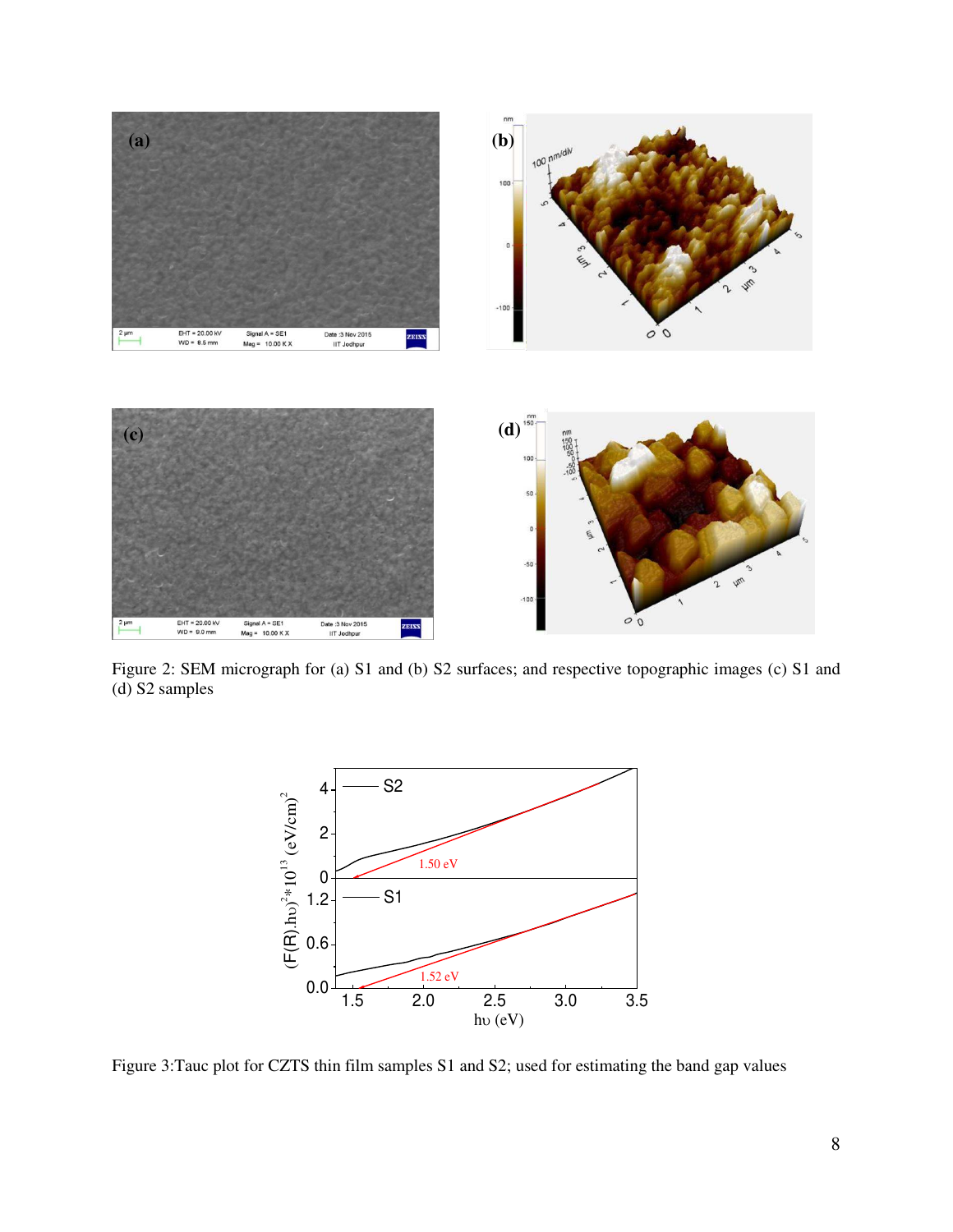The optical properties are investigated using UV-Vis reflectance data for these samples. The measured reflectance is used to calculate the spectral absobance  $F(R)$  using Kubelka-Munk model,  $F(R)$  =  $(100 - R)^2/2R$  and finally (F(R).hv)<sup>2</sup> as function of energy (hv) is plotted in Fig 3 for S1 and S2

samples. The absorption edge is evaluated from the extrapolated linear region of Tauc plot to evaluate the optical band gap using $(F(R)hv)^2 = A(hv - E_g)$  relation, where *Eg* is the optical band gap of the material. The measured band gap values are close to 1.5eV for both CZTS samples (S1 and S2), as explained using red arrow lines in Fig. 3.

#### **Mossbauer spectroscopic measurements**

 $119$ Sn Mossbauer spectroscopy measurements are carried out in transmission geometry for both pristine S1 and post annealed S2 CZTS thin film and the results are summarized in Fig 4.



Figure 4:<sup>119</sup>Sn Mossbauer spectroscopic measurements on S1 and S2(a) CZTS samples, with standard Sn powder (b) as a reference.

The data is fitted with a doublet for both S1 and S2 CZTS samples. The measured hyperfine parameters are shown in Table 3. In stoichiometric CZTS, oxidation states of Cu, Zn, Sn and S are +I, +II, +IV, and –II, respectively. However, due to multivalancy of Sn it can exist in both +II and +IV oxidation states. This can be resolved unambiguously from the measured isomer and quadrupole shift values.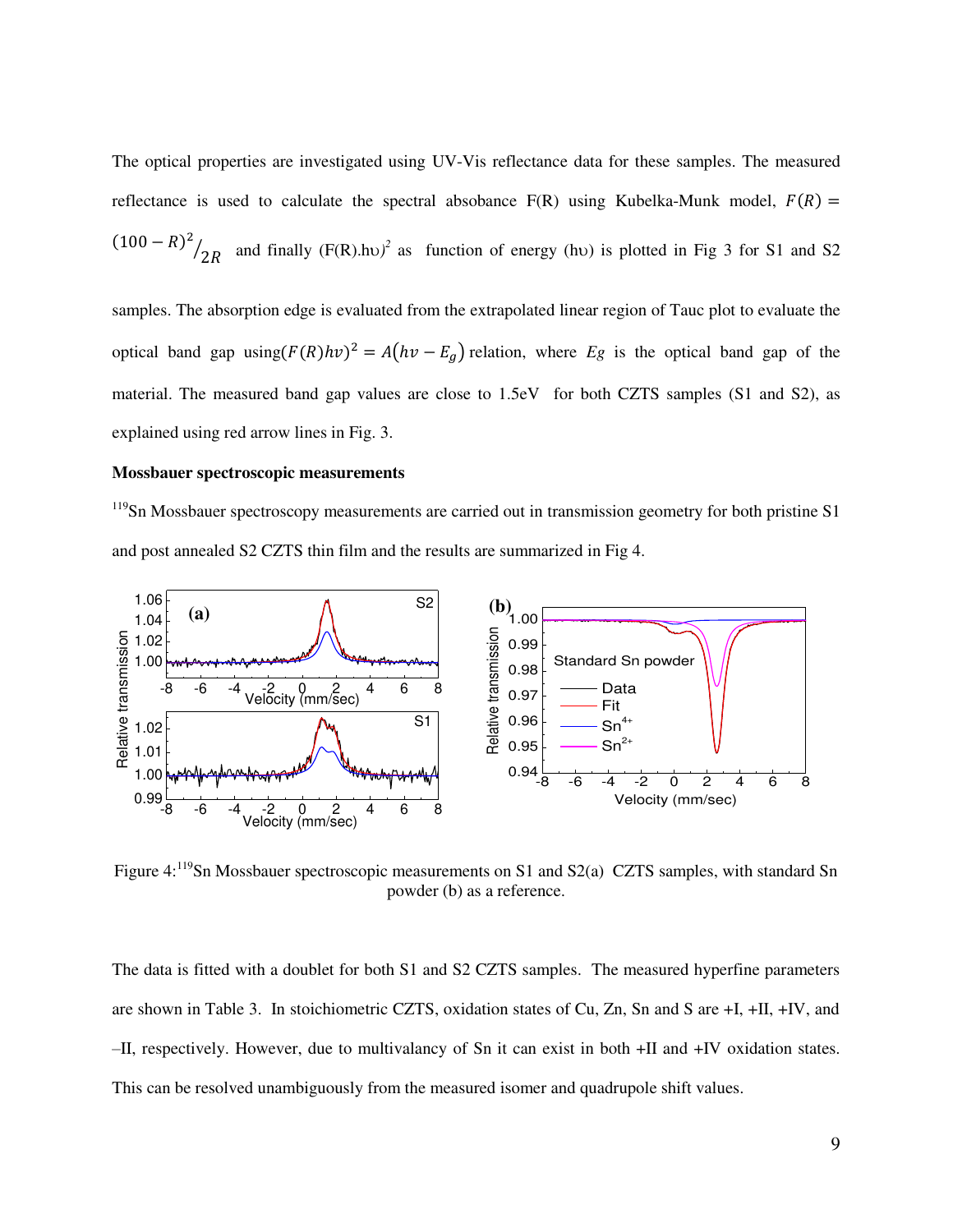| <b>Sample</b>             | $IS$ (mms <sup>-1</sup> ) | $QS(mms^{-1})$  | <b>Valence State</b> |
|---------------------------|---------------------------|-----------------|----------------------|
| S <sub>2</sub> (Annealed) | $1.45 \pm 0.01$           | $0.19 \pm 0.08$ | $Sn^{4+}$            |
| S1 (pristine)             | $1.47 \pm 0.02$           | $0.74 \pm 0.02$ | $Sn^{4+}$            |
| Standard Sn powder        | $0.01 \pm 0.01$           | $0.48 \pm 0.04$ | $Sn^{4+}$            |
|                           | $2.59 \pm 0.01$           | $0.29 \pm 0.01$ | $Sn^{2+}$            |

Table 3: Isomer and Quadrupole shifts with tin valance state, derived from <sup>119</sup>Sn Mossbauer data

Mossbauer spectroscopy also probes the local environment around a nucleous and are very sensitive to local atomic structure affected by grain boundaries and the defects such as dislocations, antisites, vacancies and interstitials. The isomer shift (IS) obtained from the Mossbauer spectra is almost same for both the samples. With respect to  $SnO<sub>2</sub>$ , the isomer shift (IS) values of about 2.5 mm s<sup>-1</sup> or more are considered for  $\text{Sn}^{2+}$  ions and  $\text{Sn}^{4+}$  ions are expected to show IS values lower than 2.0 mm s<sup>-1</sup> [29]. The observed IS values of both S1 and S2 samples indicate the presence of tetrahedral coordinated Sn<sup>4+</sup> matching the result of Benedetto et al., in similar compounds [30]. However, there is considerable change in the quadrupole splitting values for both the samples, suggesting the different degree of distortion at Sn sites for pristince and annealed samples. The absence of isomer shift for  $Sn^{2+}$  ions substantiate the possibility of Sn at Cu sites, forming  $Sn_{Cu}$  defect. The observed large quadrupole splitting in S1 is possibly associated with the tetrahydral distortion/ amorphization of  $Sn^{4+}$  ions, randomly distributed in the host CZTS matrix. The high atomic fraction of Sn observed in the S1 by EDX measurement also facilitates the possibility of Sn to reside at the interstitial/antisites or disorderly arranged causing amorphization. The QS value decreased substantially for high temperature annealed S2 sample. The relative lowering in QS value suggests that annealing resulted in higher degree of crystallization and thus reducing the disorder for  $Sn^{4+}$  in the CZTS system. This is also consistent with XRD measurements, showing one order lower dislocation densities for S2 sample. The absence of Sn in +II valance state in the both S1 and S2 samples is also governed due to the presence of excess sulfur in the system, which restrict reduction of  $\text{Sn}^{4+}$  to  $\text{Sn}^{2+}$  to neutralize charge states [31].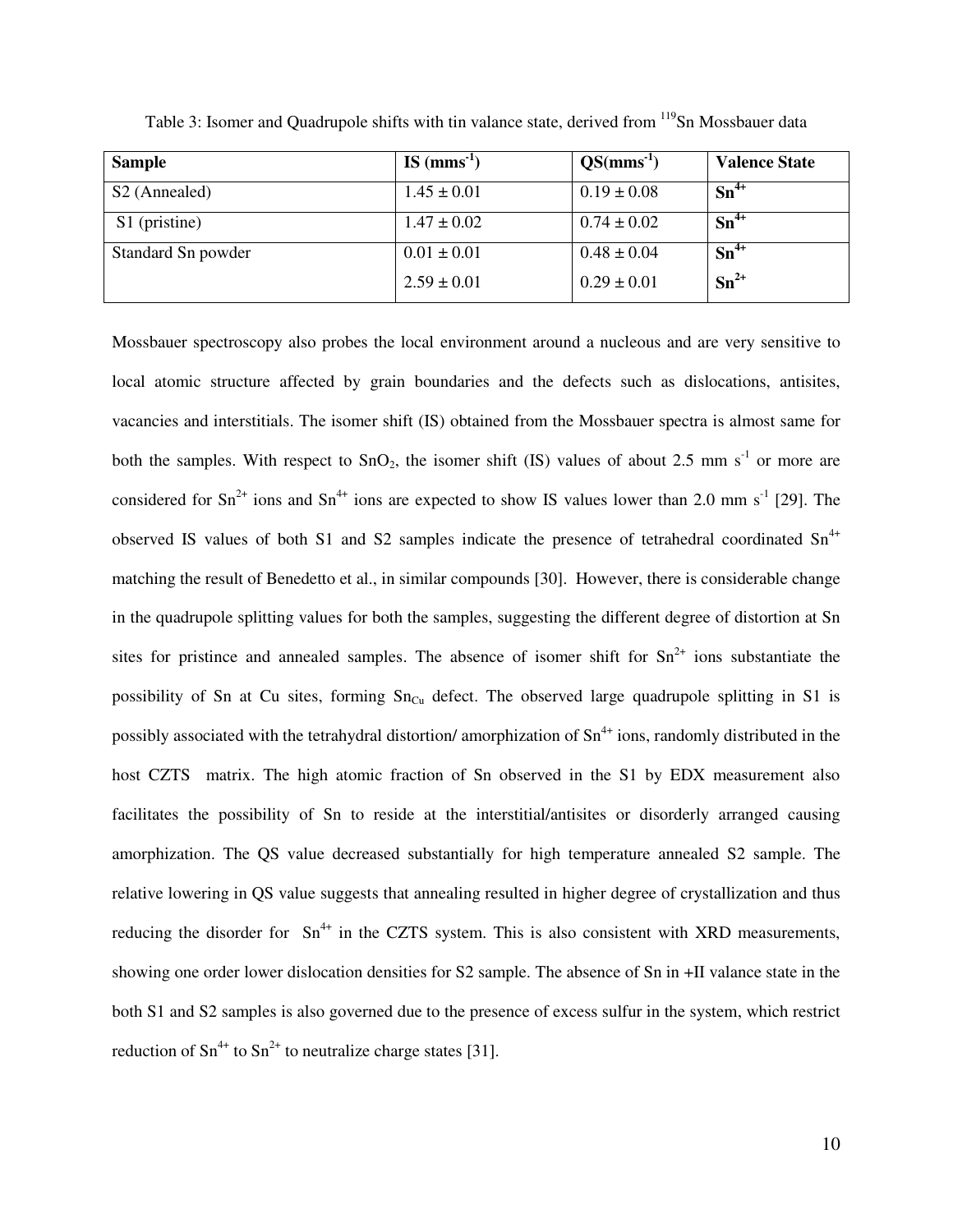#### **Electrical characterization**

Temperature dependent electrical measruements are carried out from 100 K to 293 K temperature range using a liquid nitrogen cooled cryostate chamber. Measured two probe resistance is normalized and is shown in Fig 5 (a, b) for S1 and S2 samples, respectively. The measured resistance is showing reduction with increase in temperature, confirming the semiconducting behavior for these CZTS thin films. The measured lower resistivity for CZTS thin films for sample S2 is in agreement with the observed improved crystallinity of S2 sample, as discussed earlier. The improved crystallinity reduces the grain boundary barriers as compared to that of not annealed CZTS thin films (S1 sample).



Figure 5: Normalized temperature dependent resistance variation with temperature for (a) S1 and (b) S2 CZTS samples

To understand closely the transport mechanism natural logarithm of normalized conductance is plotted with respect to inverse of temperature (  $\ln \sigma$  versus 1000/T ) from the resistivity vs. temperature data and is shown in Fig.6 (a, b). We observed that  $\ln \sigma$  versus 1000/T curves are comprised of two linear region for both S1 and S2 CZTS thin films. At high temperature region for  $T > 250$  K the conduction in these films is governed by the thermionic emission and can be expressed as  $\sigma = \sigma_0 exp(-E_a/KT)$ , where  $\sigma_0$  is a preexponential factor propotional to the grain size and average carrier concentration present in the film,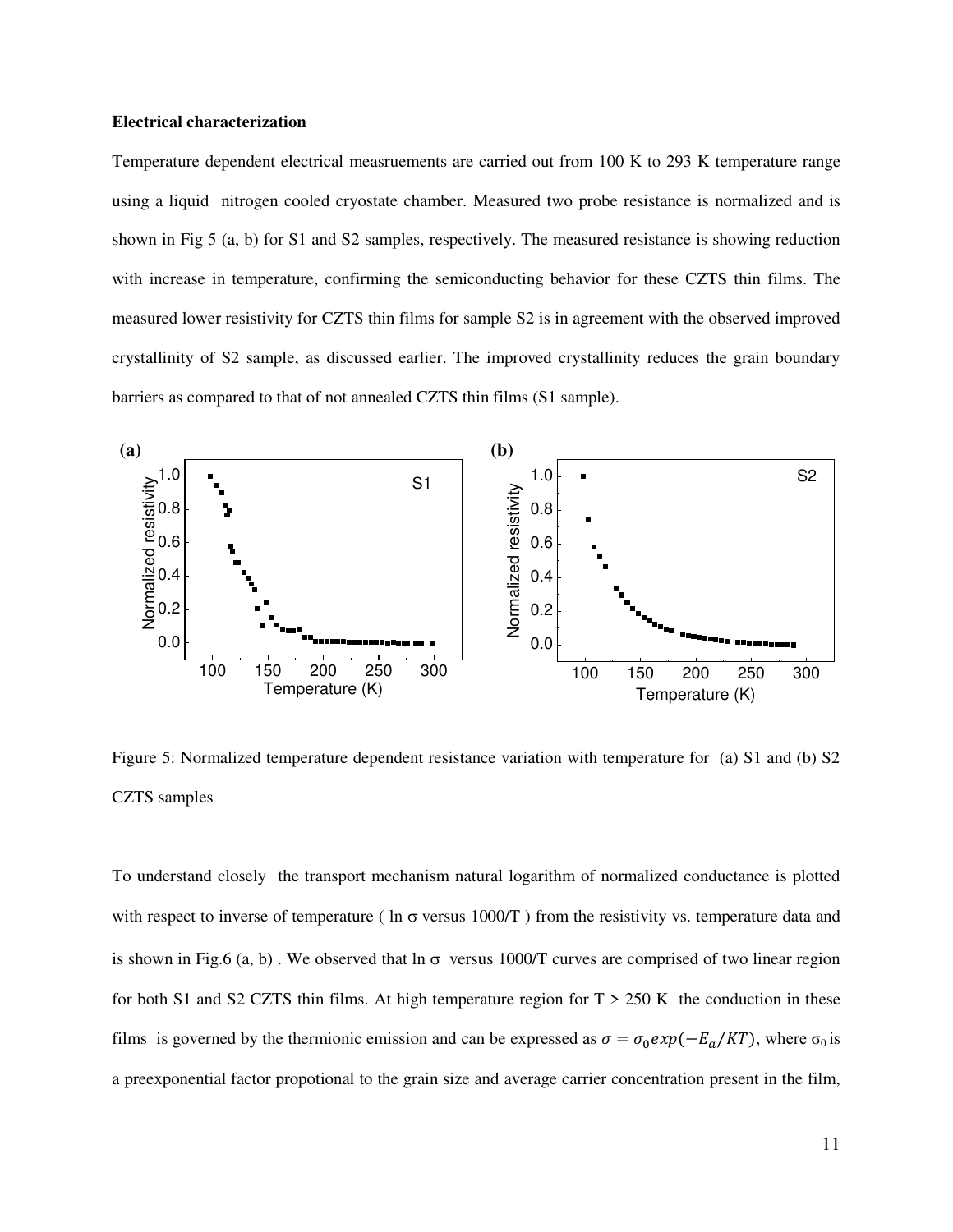$E_a$  is activation energy related to the barrier height in grain boundaries and '*K*' is the Boltzman constant [32].



Figure 6: Natural logarithm of conductivity against 1000/T plots for (a) S1 and (b) S2 CZTS samples, with inset showing the high temperature regions for respective samples

Table 4. Activation energys for thermally activated and NNH carriers, as estimated from temperature dependent resistivity measurements.

| Sample         | Slope1 | Slope <sub>2</sub> | $E_a$ (meV) | $E_{NNH}$ (meV) |
|----------------|--------|--------------------|-------------|-----------------|
|                |        |                    |             |                 |
| S <sub>1</sub> | 1.971  | 1.413              | 169.9       | 121.8           |
|                |        |                    |             |                 |
| S <sub>2</sub> | 1.376  | 0.777              | 118.7       | 67              |
|                |        |                    |             |                 |

The activation energy of  $\sim 169.9$  meV and 118.7 meV are measured from the repective slopes in higher temperature region for S1 and S2 CZTS thin films, respectively. At lower temperature, holes in the p type semiconductor do not have sufficient energy to jump from acceptor level to the valance band and the conduction is dominated by the hopping of charge carriers. For low temperature of  $\ln \sigma$  vs. 1000/T curve is fitted with a straight line considering nearest neighbour hopping (NNH) conduction mechanism. For NNH conduction in p type semiconductor hopping conductivity can be written as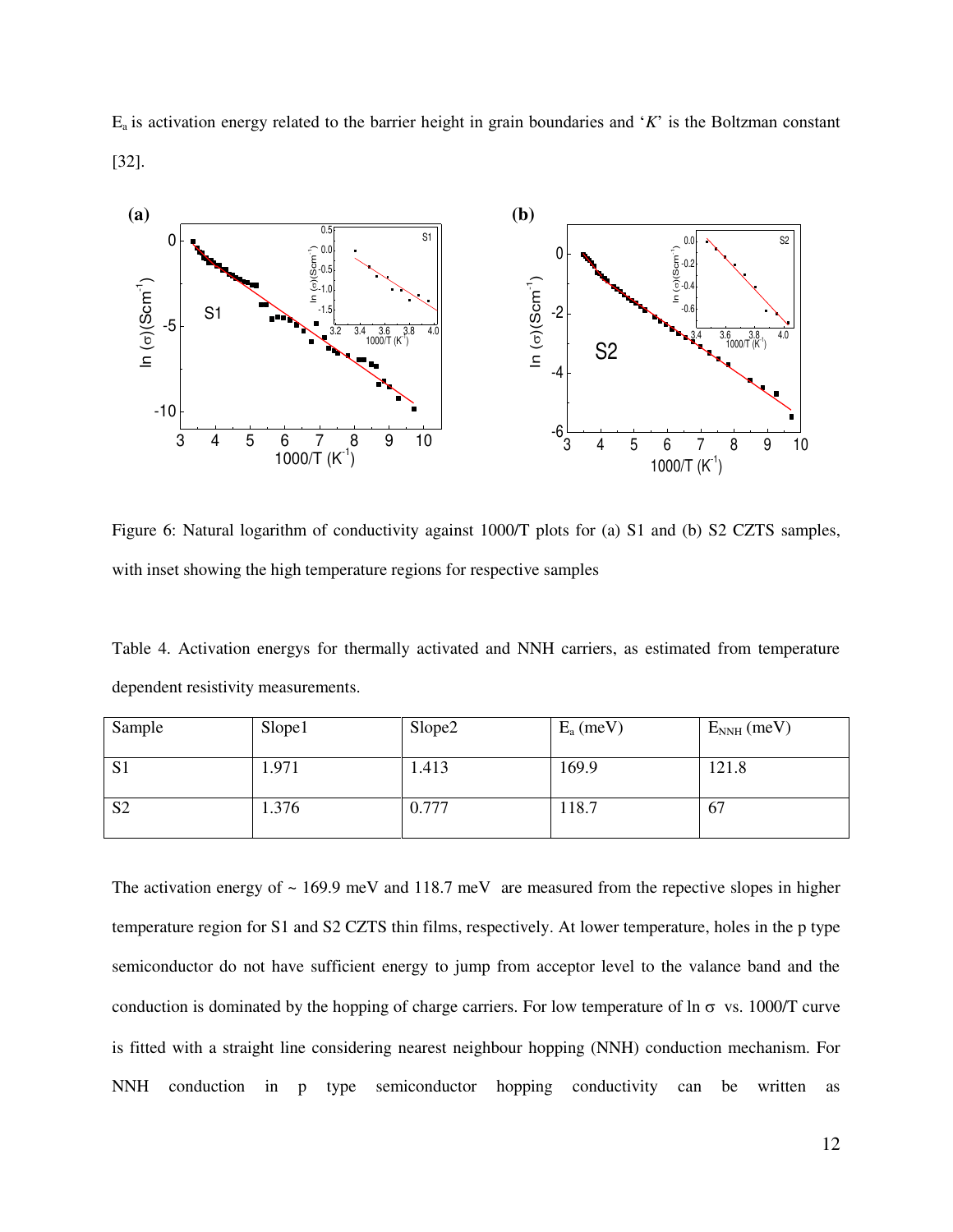$\sigma = \sigma_{0NNH} exp(-E_{NNH}/KT)$ , where  $\sigma_{0NNH}$  is a preexponential factor, E<sub>NNH</sub> is activation energy for hopping conduction and *K* is Boltzmann constant. The estimated activation energy for the NNH conduction are 121.8 meV and 67 meV for S1 and S2 CZTS thin films, respectively. These values are summarized in Table 4.

#### **Al:ZnO/i-ZnO/CdS/CZTS/Mo/SLG Device fabrication and characterization**

A complete solar cell device structure Al:ZnO/i-ZnO/CdS/CZTS/Mo/SLG is fabricated with low temperature processed (S1) and high temperature treated (S2) CZTS samples. The fabrication of complete device is reported elsewhere<sup>[27]</sup>. In brief, CZTS absorbers of thickness  $\sim$ 2.5  $\mu$ m is deposited over Mo coated SLG substrate, followed by a thin layer of CdS of thickness ~50 nm using chemical bath deposition, which acts as the buffer layer and facilitates forming heterostructure p-n junction with the CZTS absorber layer. Thin intrinscic ZnO layer (~80 nm) is deposited using RF sputtering, as a window layer, which protects the bottom layer during the DC sputter deposition of aluminum doped ZnO layer working as the transparent top contact.

#### **Capacitance voltage characterization**

Capacitance-voltage (C-V) characteristics are measured under different bias potential at 5 kHz in dark for both pristine (S1) and annealed (S2) absorbers based photovoltaic devices. A relatively high frequency is considered intentionally to avoid the contribution of traps in the absorber layer in C-V measurements. The measured capacitance-voltage curves are shown in Fig 7 (a) for both the cells. The cell capacitance is dominated by the depletion or space charge capacitance at negative bias potential, whereas diffusion capacitance becomes significant with forward bias and an exponential increase in capacitance is observed with increasing voltage. The photovoltaic devices based on S1 and S2 absorbers exhibit different forward bias potentials for the exponential increase in capacitance values. This forward bias potential is relatively higher for S1 based absorber, suggesting that a higher potential is required for not annealed CZTS absorber based deivces. This is attributed to the relatively lower carrier concentration in pristine CZTS (S1 sample) as compared to that of post annealed CZTS (S2 sample) absorbers. Further, Mott-Schottkey plots (i.e plot of reciprocal of squaired capacitance at different bias potential) are shown in Fig 7 (b). The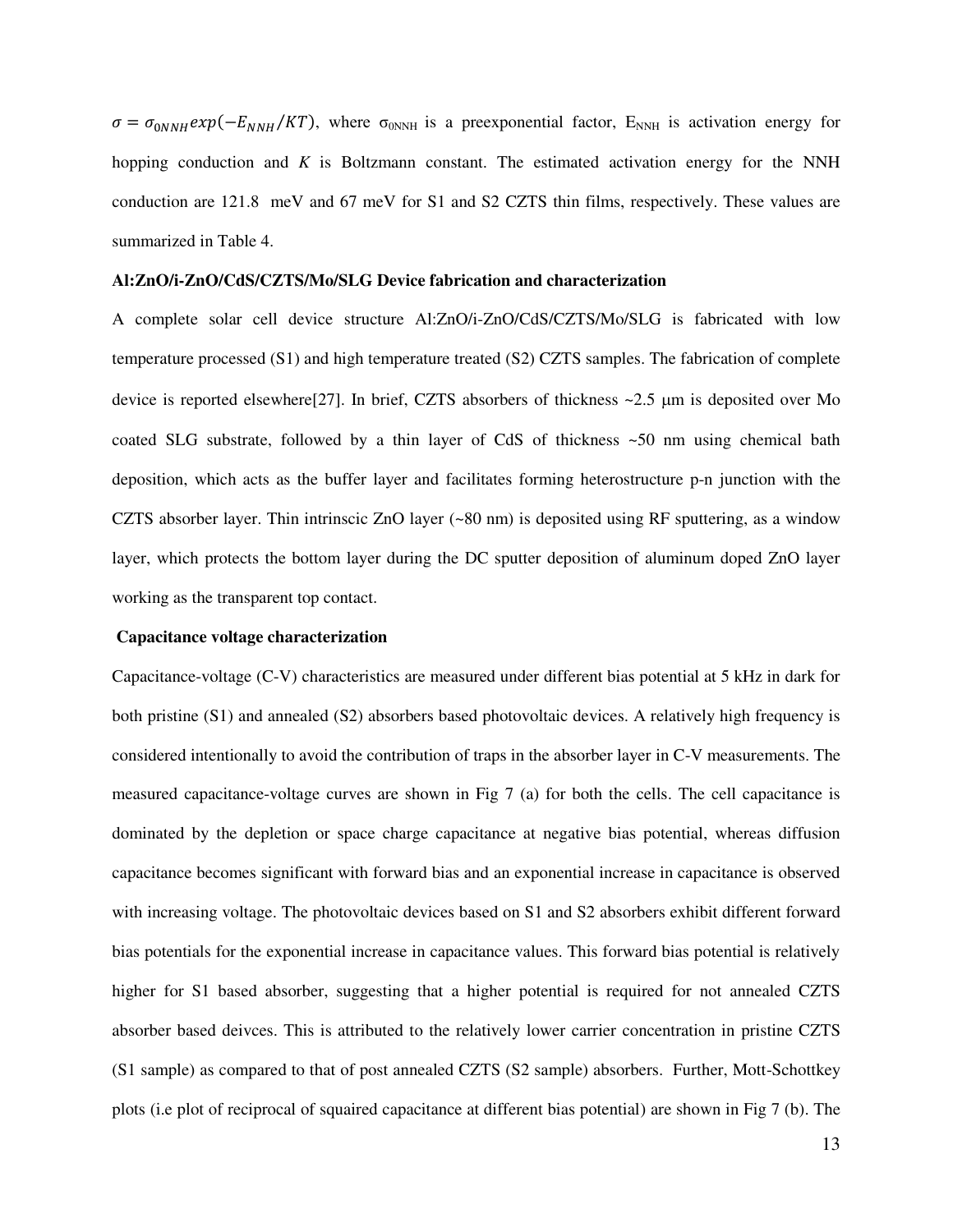observed negative Mott-Schottky slopes substantiate p type conductivity for these CZTS films (both not annealed pristine (S1) and high temperature post annealed (S2) CZTS thin films). This Mott-Schottky slope is used to calculate the carrier concentrations and values are 6.95  $\times 10^{16}$  cm<sup>-3</sup> and 2.51 x 10<sup>17</sup> cm<sup>-3</sup> for not annealed (S1) and annealed (S2) absorbers, respectively. Thus, observed relatively lower carrier concentration for S1 sample is in agreement with the observation that a large forward bias potential is required to drive the device into the diffusion capacitance region, Fig. 7(a).



Figure 7: (a) Capacitance-Voltage (C-V) measurements (b) Mott-Schottky plots of photovoltaic devices based on S1 and S2 absorbers

The observed high carrier concentration for S1 as compared to S2 can be explained by the fact that tin based antisite defects acts as donor defects and serve to compensate the available most probable acceptor defects such as  $Cu_{Zn}$  and  $V_{Cu}$  present in the system. As there is no signature of tin in +II valance state is observed in Mossbauer measurements, the possibility of Sn at Cu sites is not probable. However, there is a high probability of Sn at Zn site because of lower formation energy of  $\text{SnZn}^{2+}$  in CZTS [33]. The increased conductivity of S2 is also in agreement with the theoratical reports suggesting that conductivity increases with increase in Cu/Sn ratio in CZTS samples[34].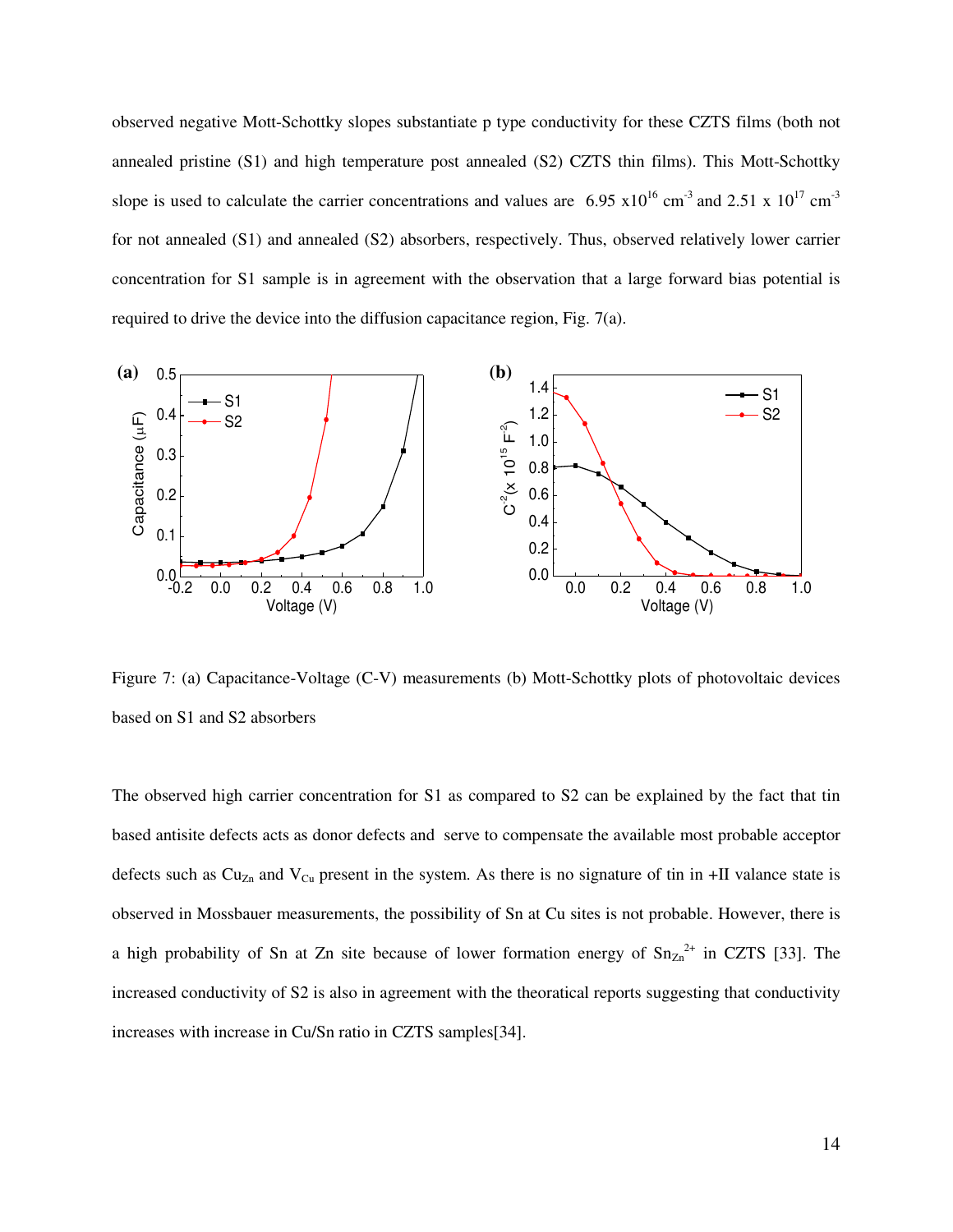#### **Photovoltaic characteristics**

The photovoltaic performance of solar cells is carried out under dark and one sun (AM1.5) illumination for both S1 and S2 absorbers and is shown in Fig 8 (a). The extracted device parameters are listed in Table 5. These observations suggest the improvenment in efficiency for solar cell device fabricated using S2 absorber, which was subjected to the post annealing treatment. The obtained maximum efficiency with S1 and S2 are 0.145 % and 1.0%, respectively. The dark current densities are fitted with single diode model to obtain the reverse saturation current density  $(J_0)$  and the ideality factor (n) for these solar cell devices, Fig 8 (b). Ideality factor and reverse saturation current density of the solar cell are estimated using the diode equation  $J = J_0 \left[ exp \left( \frac{qV}{nKT} \right) - 1 \right]$ , where *J* is current density through the diode, *V* is voltage across the diode, *J0* is reverse saturation current density, q is electronic charge, *K* is Boltzmann constant and T is absolute temperature. When cell is forward biased *J/J<sup>0</sup>* >>1, the current density can be expressed as  $J = J_0 \exp\left(\frac{qV}{nK_B T}\right)$ . The slope and the intercept of natural logaritham of current  $(ln(J))$ versus voltage (*V*) curve provides ideality factor  $n = \frac{q}{K_B}$  $\frac{q}{K_B T} \left( \frac{dV}{d \ln(J)} \right)$  and the reverse saturation current density can be extracted from  $ln(J_0)$ , respectively. The measured  $(n, J_0)$  values are (4.32, 23.85  $\mu$ A/cm<sup>2</sup>) and (2.17, 9.38  $\mu$ A/cm<sup>2</sup>) at lower forward bias voltage V< 0.4V for S1 and S2 solar cells, respectively. For higher bias voltage, the observed change in slope in the *lnJ vs V* characteristics is attributed to the enhanced carrier recombination because of increased minority carrier injection in the cell. Ideality factor greater than one substantiates the presence of unwanted recombination centers in the solar cell. We observed that S2 based solar cells exhibit lower recombination as compared to that of S1 absorber based solar cells. These results shows the detrimental impact of Sn<sub>Zn</sub> antisites defects, which are positioned deep in band gap and causes loss in open circuit voltage of the device resulting into inferior device performance[16]. Thus, these results supports the fact that Cu poor and Zn rich configuration of CZTS (S2) is relatively advantageous to realize enhanced solar photovoltaic response as compared to Cu poor and Sn rich configuration (in present case S1 sample).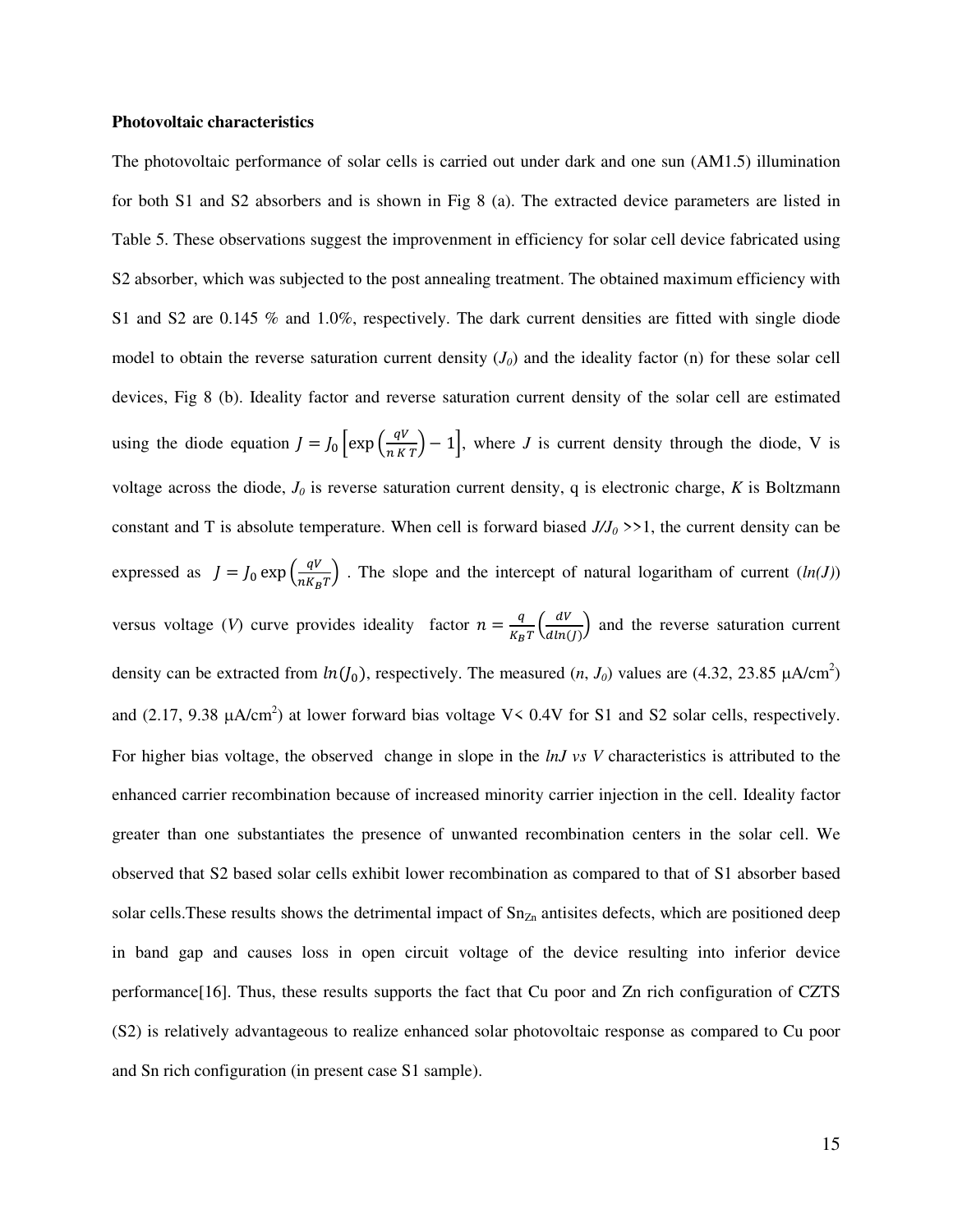

Figure 8: (a) Phorovoltaic characteristics of CZTS solar cell with S1 and S2 absorber in dark and under illumination (b) Dark IV characteristics of S1 and S2 solar cell

Table 5. Photovoltaic device parameters, estimated from the measured photovoltaic response for devices based on S1 and S2 abosrbers

| Sample         | Voc(V) | Jsc                   | FF              | Efficiency | n    | $J_0$          |
|----------------|--------|-----------------------|-----------------|------------|------|----------------|
|                |        | (mA/cm <sup>2</sup> ) | $\mathscr{G}_o$ | $(\%)$     |      | $(\mu A/cm^2)$ |
| S <sub>1</sub> | 285    | 1.46                  | 35              | 0.145      | 4.32 | 23.85          |
| S <sub>2</sub> | 331    | 9                     | 35              | 1.0        | 2.17 | 9.38           |

## **Conclusion**

A low cost sol-gel derived CZTS thin film synthesis process is used to achieve phase pure kesterite thin films. The low temperature processed sample S1 exhibited Sn rich stoichiometry, while sample S2, which was post annealing treatment at higher temperature, showed substantial Sn loss and changed into slightly Zn rich and Cu , Sn poor stoichiometry. Mossbauer measruements showed the presence of Sn at its preferred  $+IV$  oxidation states in both S1 and S2 and no signature of  $Sn^{2+}$  state is noticed, thereby rulling out the possibility of  $Sn_{Cu}$  donor defect. Large quadropple splitting observed in S1 is substantiate the large distortions at Sn site. Further, the excess Sn composition also facilitated the presence of Sn at Zn site, which is acting as a compensating donor defect to the available acceptor defects with low formation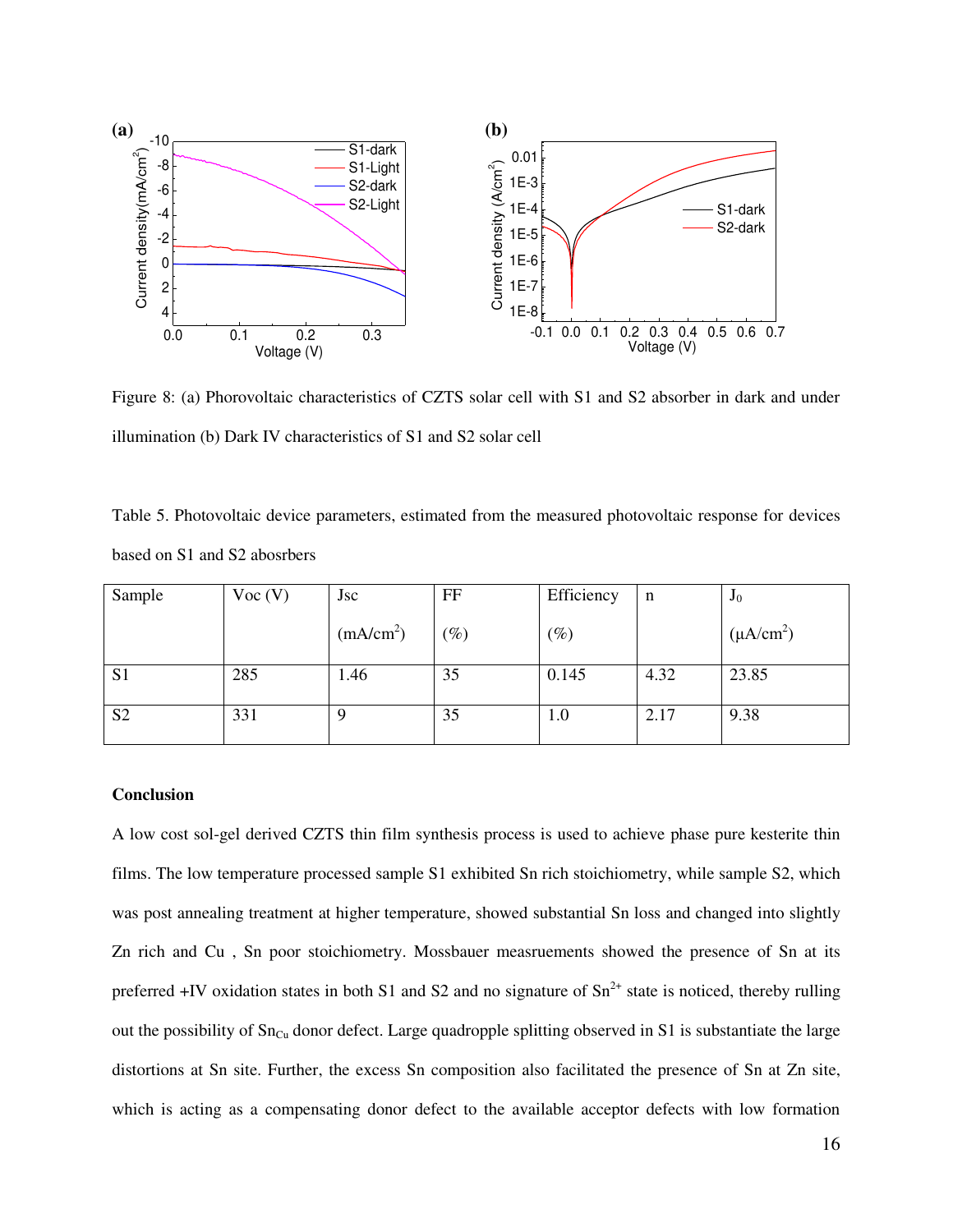energy such as  $Cu_{Zn}$  and  $V_{Cu}$ . The observed lower carrier concentration in S1 also validates this possibility. The post annealed S2 CZTS sample showed enhanced crystallization and reduced lattice distortion as evidenced from the smaller QS splitting in Mossbauer spectra. The lower concentration of Sn in S2 reduces the possibility of Sn to occupy Cu or Zn sites, which are beneficial for the photovoltaic performance. This is supported from the electrical and photovoltaic measurements, where solar cells based on S2 CZTS absorber showed enhanced photovoltaic response. The presented Mossbauer studies are very important to understand the available valance state of Sn in CZTS systems, which can be useful to properly investigate the defects and finally explaining the photovoltaic response.

## **Acknowledgement:**

Author Ambesh Dixit acknowledges Department of Science and Technology (DST), Government of India, through Grant Nos. DST/INT/Mexico/P-02/2016 for carrying out the experimental work

## **References:**

- [1] P. Jackson, R. Wuerz, D. Hariskos, E. Lotter, W. Witte, M. Powalla, Effects of heavy alkali elements in Cu(In,Ga)Se2 solar cells with efficiencies up to 22.6%, Phys. Status Solidi - Rapid Res. Lett. 10 (2016) 583–586. doi:10.1002/pssr.201600199.
- [2] B. Shin, Y. Zhu, N.A. Bojarczuk, S. Jay Chey, S. Guha, Control of an interfacial MoSe 2 layer in Cu 2ZnSnSe 4 thin film solar cells: 8.9 power conversion efficiency with a TiN diffusion barrier, Appl. Phys. Lett. 101 (2012). doi:10.1063/1.4740276.
- [3] J. Tao, L. Chen, H. Cao, C. Zhang, J. Liu, Y. Zhang, L. Huang, J. Jiang, P. Yang, J. Chu, Coelectrodeposited Cu2ZnSnS4 thin-film solar cells with over 7% efficiency fabricated via finetuning of the Zn content in absorber layers, J. Mater. Chem. A. 4 (2016) 3798–3805. doi:10.1039/C5TA09636G.
- [4] Y. Cao, M.S. Denny, J. V Caspar, W.E. Farneth, Q. Guo, A.S. Ionkin, L.K. Johnson, M. Lu, I. Malajovich, D. Radu, D.H. Rosenfeld, K.R. Choudhury, W. Wu, High-efficiency solutionprocessed Cu2ZnSn(S,Se)4 thin-film solar cells prepared from binary and ternary nanoparticles., J. Am. Chem. Soc. 134 (2012) 15644–7. doi:10.1021/ja3057985.

17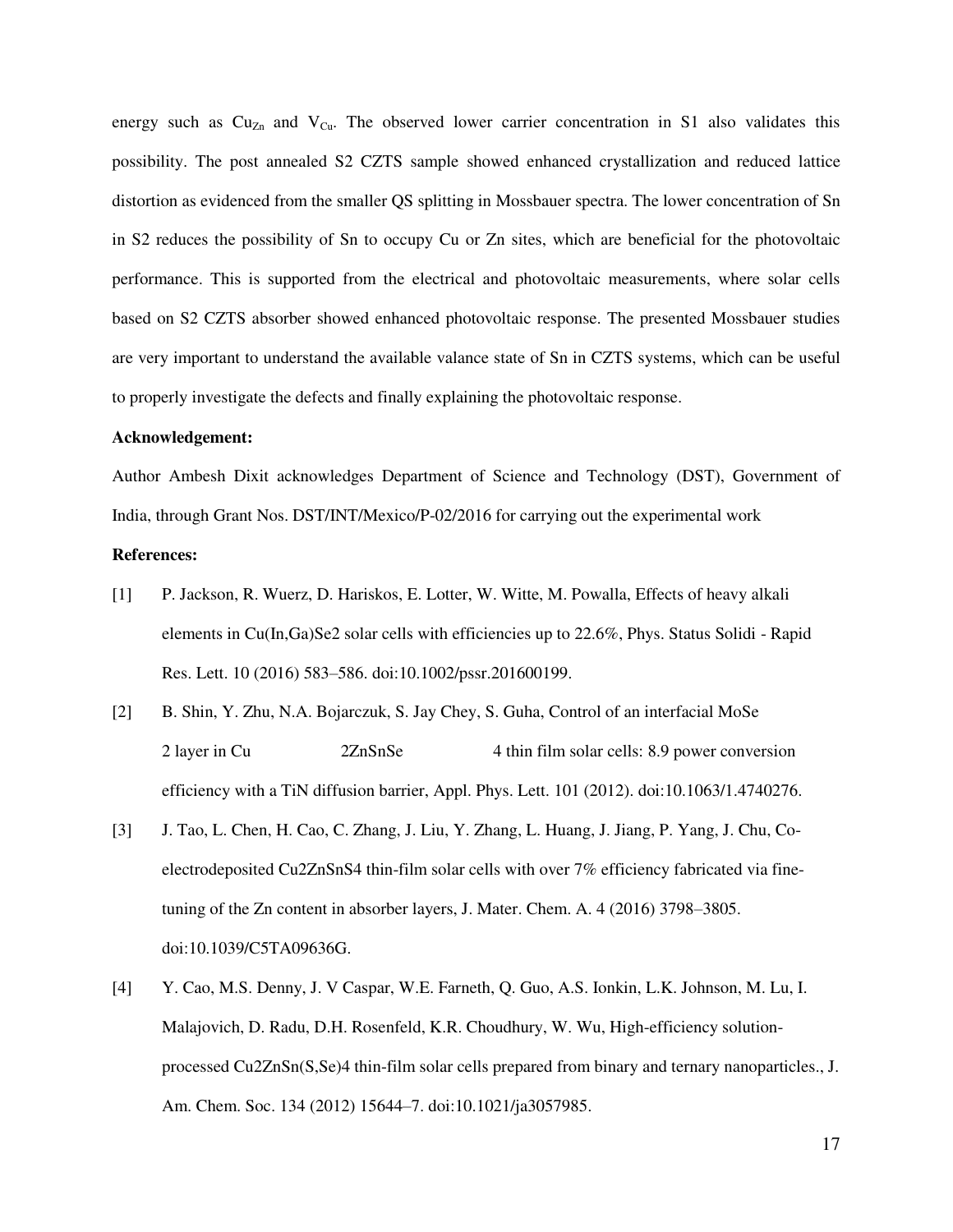- [5] G. Larramona, S. Levcenko, S. Bourdais, A. Jacob, C. Chon $\tilde{A}$ ©, B. Delatouche, C. Moisan, J. Just, T. Unold, G. Dennler, Fine-Tuning the Sn Content in CZTSSe Thin Films to Achieve 10.8% Solar Cell Efficiency from Spray-Deposited Water-Ethanol-Based Colloidal Inks, Adv. Energy Mater. 5 (2015) 1–10. doi:10.1002/aenm.201501404.
- [6] T.K. Todorov, J. Tang, S. Bag, O. Gunawan, T. Gokmen, Y. Zhu, D.B. Mitzi, Beyond 11% Efficiency: Characteristics of State-of-the-Art Cu  $_2$  ZnSn(S,Se)  $_4$  Solar Cells, Adv. Energy Mater. 3 (2013) 34–38. doi:10.1002/aenm.201200348.
- [7] S. Siebentritt, Why are kesterite solar cells not 20% efficient?, Thin Solid Films. 535 (2013) 1–4. doi:10.1016/j.tsf.2012.12.089.
- [8] H.S. Takuya Kato\*, Homare Hiroi, Noriyuki Sakai, Satoshi Muraoka, CHARACTERIZATION OF FRONT AND BACK INTERFACES ON Cu2ZnSnS4 THIN-FILM SOLAR CELLS, Comp. A J. Comp. Educ. 27th Europ (2012) 1–3.
- [9] Y.S. Lee, T. Gershon, O. Gunawan, T.K. Todorov, T. Gokmen, Y. Virgus, S. Guha, Cu2ZnSnSe4 thin-film solar cells by thermal co-evaporation with 11.6% efficiency and improved minority carrier diffusion length, Adv. Energy Mater. 5 (2015). doi:10.1002/aenm.201401372.
- [10] W. Wang, M.T. Winkler, O. Gunawan, T. Gokmen, T.K. Todorov, Y. Zhu, D.B. Mitzi, Device characteristics of CZTSSe thin-film solar cells with 12.6% efficiency, Adv. Energy Mater. 4 (2014) 1–5. doi:10.1002/aenm.201301465.
- [11] J. Kim, H. Hiroi, T.K. Todorov, O. Gunawan, M. Kuwahara, T. Gokmen, D. Nair, M. Hopstaken, B. Shin, Y.S. Lee, W. Wang, H. Sugimoto, D.B. Mitzi, High efficiency Cu2ZnSn(S,Se)4 solar cells by applying a double in 2S3/CdS Emitter, Adv. Mater. 26 (2014) 7427–7431. doi:10.1002/adma.201402373.
- [12] C.J. Hages, N.J. Carter, R. Agrawal, T. Unold, Generalized current-voltage analysis and efficiency limitations in non-ideal solar cells: Case of Cu2ZnSn(SxSe1−x)4 and Cu2Zn(SnyGe1−y)(SxSe1−x)4, J. Appl. Phys. 115 (2014) 234504. doi:10.1063/1.4882119.
- [13] A. Crovetto, M. Palsgaard, T. Gunst, T. Markussen, K. Stokbro, M. Brandbyge, O. Hansen,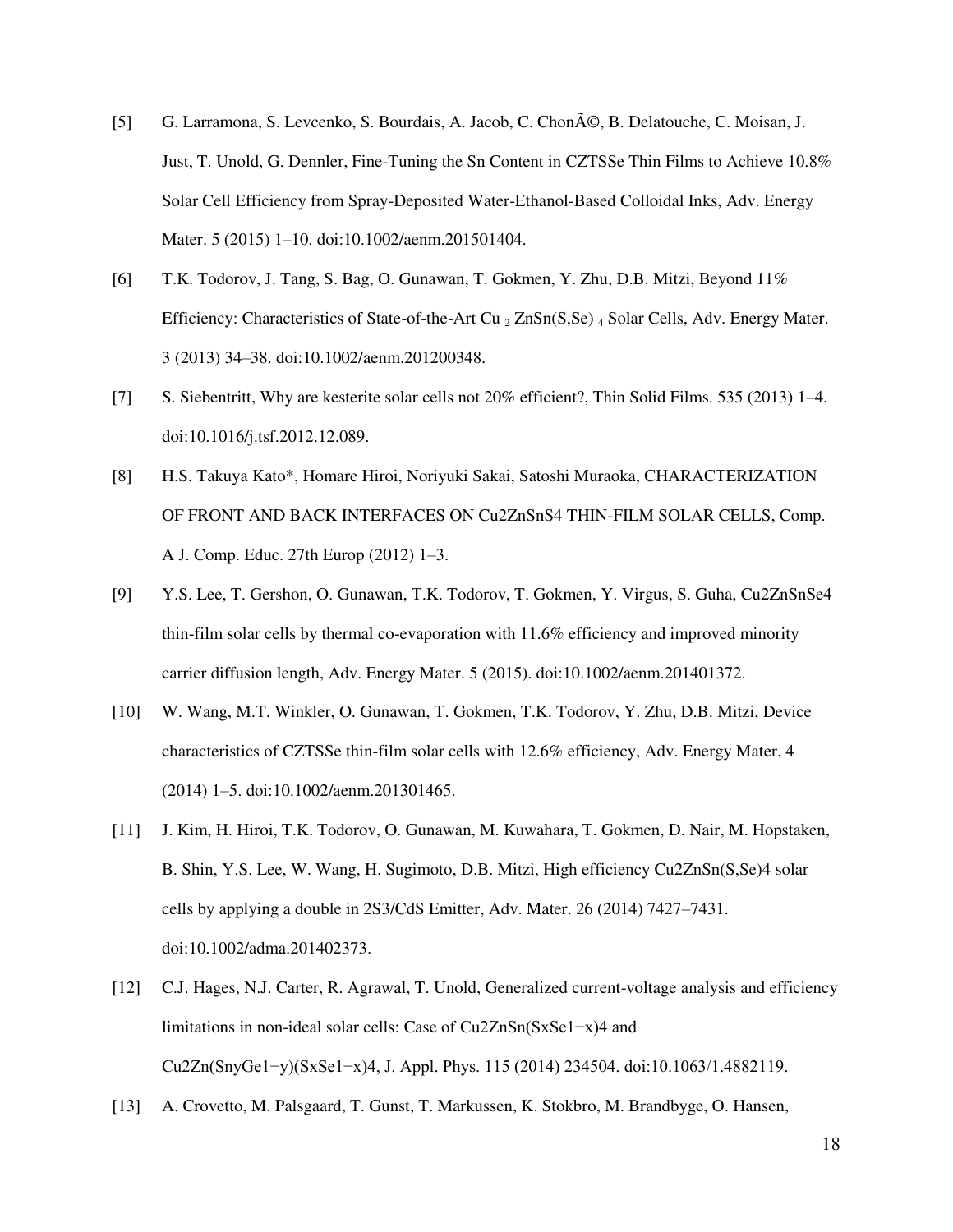Interface band gap narrowing behind open circuit voltage losses in Cu\$\_2\$ZnSnS\$\_4\$ solar cells, 83903 (2017). doi:10.1063/1.4976830.

- [14] P.D. Antunez, D.M. Bishop, Y. Luo, R. Haight, Efficient kesterite solar cells with high opencircuit voltage for applications in powering distributed devices, Nat. Energy. (2017) 1–7. doi:10.1038/s41560-017-0028-5.
- [15] S. Kim, K.M. Kim, H. Tampo, H. Shibata, K. Matsubara, S. Niki, Improvement of a voltage deficit of Ge-incorporated kesterite solar cell with 12.3% conversion efficiency, Appl. Phys. Express. (2016) in press. doi:10.7567/APEX.9.102301.
- [16] S. Chen, J.H. Yang, X.G. Gong, A. Walsh, S.H. Wei, Intrinsic point defects and complexes in the quaternary kesterite semiconductor Cu2 ZnSnS4, Phys. Rev. B - Condens. Matter Mater. Phys. 81 (2010) 35–37. doi:10.1103/PhysRevB.81.245204.
- [17] S. Delbos, Kësterite thin films for photovoltaics : a review, EPJ Photovoltaics. 3 (2012) 35004. doi:10.1051/epjpv/2012008.
- [18] T.J. Huang, X. Yin, G. Qi, H. Gong, CZTS-based materials and interfaces and their effects on the performance of thin film solar cells, Phys. Status Solidi - Rapid Res. Lett. 8 (2014) 735–762. doi:10.1002/pssr.201409219.
- [19] D. Mutter, S.T. Dunham, Calculation of Defect Concentrations and Phase Stability in Cu2ZnSnS4 and Cu2ZnSnSe4 From Stoichiometry, IEEE J. Photovoltaics. 5 (2015) 1188–1196. doi:10.1109/JPHOTOV.2015.2430015.
- [20] S. Bourdais, C. Choné, B. Delatouche, A. Jacob, G. Larramona, C. Moisan, A. Lafond, F. Donatini, G. Rey, S. Siebentritt, A. Walsh, G. Dennler, Is the Cu/Zn Disorder the Main Culprit for the Voltage Deficit in Kesterite Solar Cells?, Adv. Energy Mater. (2016) 1–21. doi:10.1002/aenm.201502276.
- [21] S. Chen, X.G. Gong, A. Walsh, S.H. Wei, Defect physics of the kesterite thin-film solar cell absorber Cu 2 ZnSnS4, Appl. Phys. Lett. 96 (2010) 4–7. doi:10.1063/1.3275796.
- [22] A. Polizzotti, I.L. Repins, R. Noufi, S.-H. Wei, D.B. Mitzi, The state and future prospects of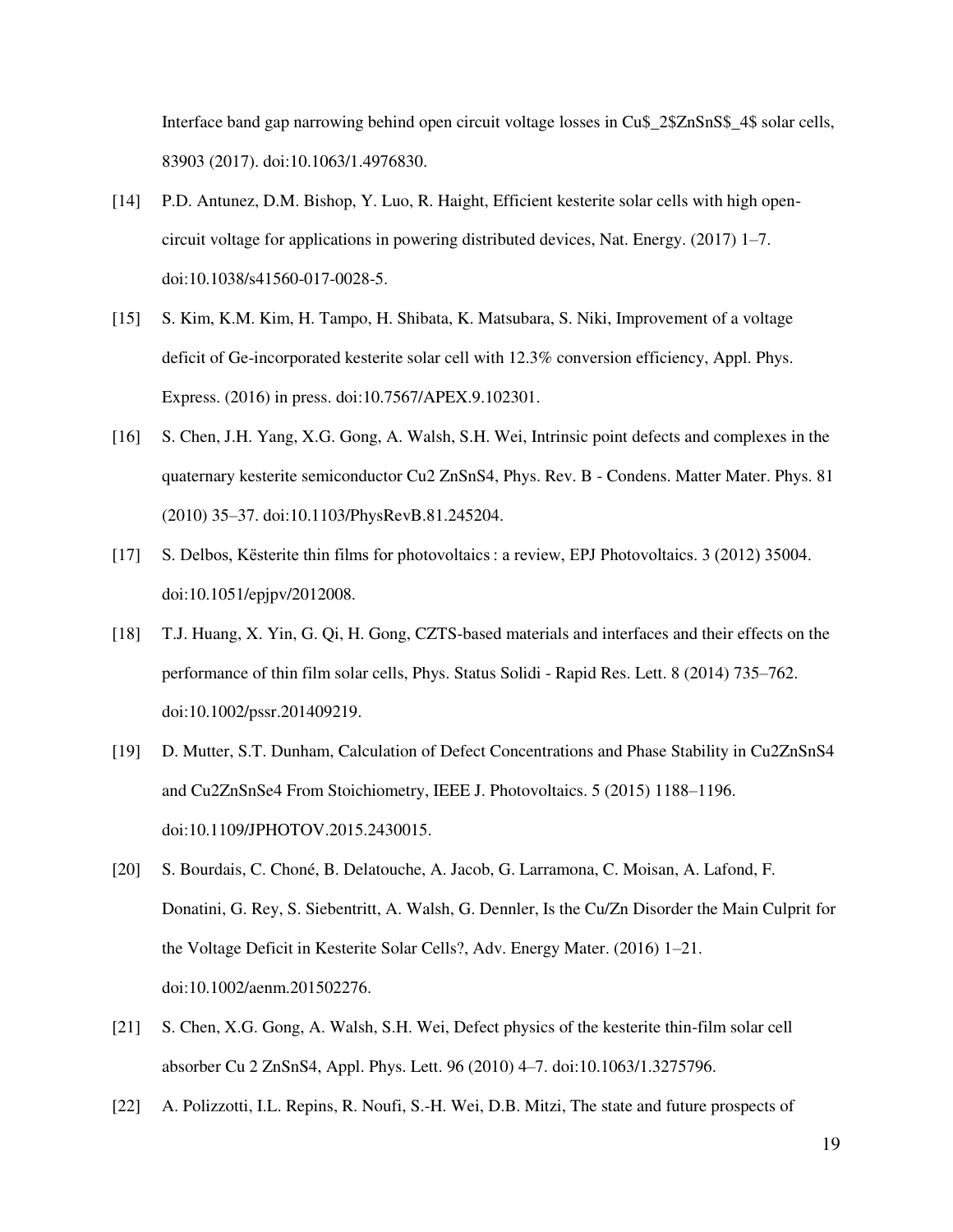kesterite photovoltaics, Energy Environ. Sci. 6 (2013) 3171. doi:10.1039/c3ee41781f.

- [23] S. Chen, L. Wang, A. Walsh, X.G. Gong, S. Wei, S. Chen, L. Wang, A. Walsh, X.G. Gong, S. Wei, Abundance of Cu Zn + Sn Zn and 2Cu Zn + Sn Zn defect clusters in kesterite solar cells Abundance of Cu Zn 1 Sn Zn and 2Cu Zn 1 Sn Zn defect clusters in kesterite solar cells, 223901 (2016) 10–14. doi:10.1063/1.4768215.
- [24] H. Katagiri, K. Jimbo, M. Tahara, H. Araki, K. Oishi, The influence of the composition ratio on CZTS-based thin film solar cells Hironori Katagiri, Kazuo Jimbo, Masami Tahara, Hideaki Araki and Koichiro Oishi Nagaoka National College of Technology, 888 Nishikatakai, Nagaoka, Niigata 940-8532, Japan, Mater. Res. Soc. Symp. Proc. Vol. 1165. 1165 (2009) 1165-M04-1. doi:10.1016/j.solmat.2011.05.050.
- [25] K. Biswas, S. Lany, A. Zunger, K. Biswas, S. Lany, A. Zunger, The electronic consequences of multivalent elements in inorganic solar absorbers : Multivalency of Sn in Cu 2 ZnSnS 4 The electronic consequences of multivalent elements in inorganic solar absorbers : Multivalency of Sn in Cu 2 ZnSnS 4, 201902 (2015) 94–97. doi:10.1063/1.3427433.
- [26] G.K. Gupta, A. Dixit, Effect of precursor and composition on the physical properties of the lowcost solution processed Cu  $_2$  ZnSnS  $_4$  thin film for solar photovoltaic application, J. Renew. Sustain. Energy. 9 (2017) 13502. doi:10.1063/1.4974341.
- [27] G.K. Gupta, A. Garg, A. Dixit, Electrical and impedance spectroscopy analysis of sol-gel derived spin coated Cu2ZnSnS4 solar cell, J. Appl. Phys. 13101 (2018) 0–11. https://doi.org/10.1063/1.5002619.
- [28] G.K. Williamson, R.E. Smallman, III. Dislocation densities in some annealed and cold-worked metals from measurements on the X-ray debye-scherrer spectrum, Philos. Mag. 1 (1956) 34–46. doi:10.1080/14786435608238074.
- [29] C.N. Banwell, Fundamentals of molecular spectroscopy, (1983) 338.
- [30] F. Di Benedetto, G.P. Bernardini, D. Borrini, W. Lottermoser, G. Tippelt, G. Amthauer, 57Fe- and 119Sn- M??ssbauer study on stannite (Cu2FeSnS4)-kesterite (Cu2ZnSnS4) solid solution, Phys.